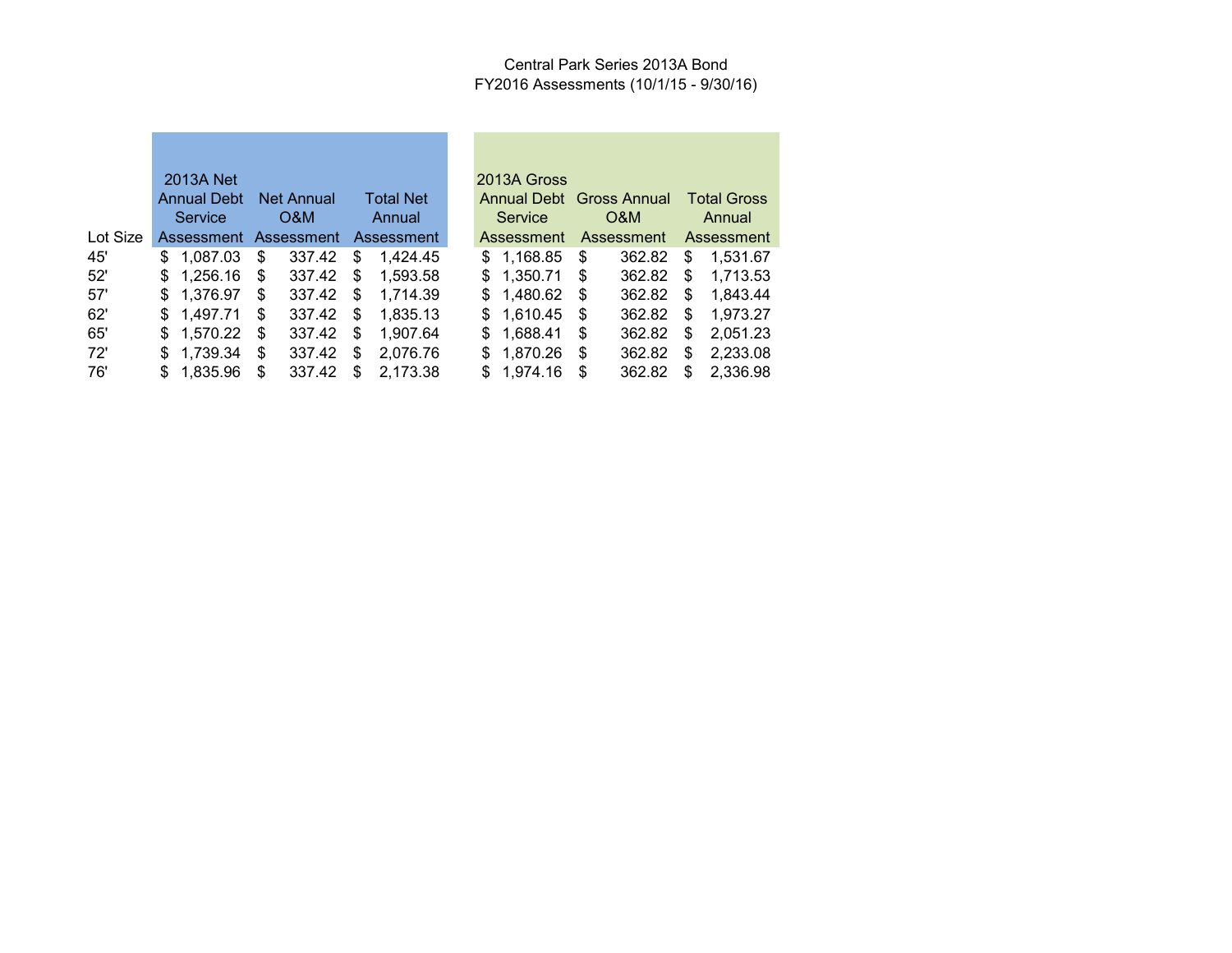|                 |     |                   |   | <b>Gross</b>      |    |              |    |                      |
|-----------------|-----|-------------------|---|-------------------|----|--------------|----|----------------------|
|                 |     | 2010A Net Annual  |   | Annual            |    | Net O&M      |    | <b>Gross O&amp;M</b> |
| Lot Size        |     | <b>Assessment</b> |   | <b>Assessment</b> |    | – Assessment |    | <b>Assessment</b>    |
| 45 \$           |     | 754.64            | S | 811.44            | \$ | 337.42       | \$ | 362.82               |
| 52 <sup>°</sup> |     | 872.02            | S | 937.66            | S  | 337.42       | \$ | 362.82               |
| 65 \$           |     | 1.090.03          |   | \$1,172.07        | S  | 337.42       | S  | 362.82               |
| 72 \$           |     | 1.207.42          |   | \$1,298.30        | S  | 337.42       | S  | 362.82               |
| 76              | -\$ | 1.274.50          |   | \$1,370.43        | \$ | 337.42       | \$ | 362.82               |
| 57              | S   | 955.87            |   | 1.027.82          | S  | 337.42       | \$ | 362.82               |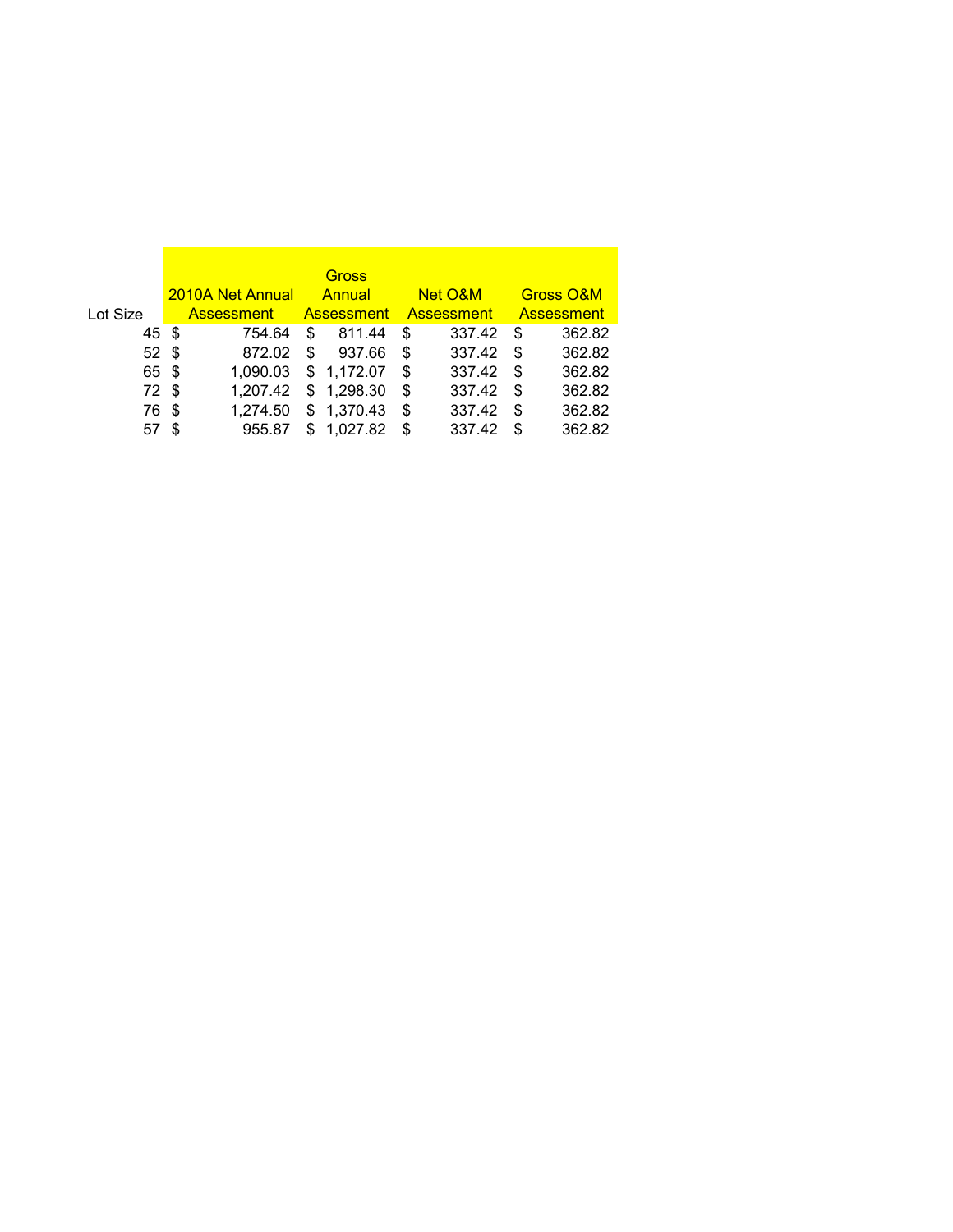### **Country Club East Series 2020 Debt Allocation**

| <b>Net Annual</b> | Gross Annual | Net O&M                                                             | Gross O&M  |
|-------------------|--------------|---------------------------------------------------------------------|------------|
| Assessment        | Assessment   | Assessment                                                          | Assessment |
| \$2.329.54        | \$2,504.88   | \$541.21                                                            | \$581.95   |
| \$2,329.54        | \$2,504.88   | \$541.21                                                            | \$581.95   |
|                   | \$2,241.18   | \$541.21                                                            | \$581.95   |
|                   | \$478.87     | \$541.21                                                            | \$581.95   |
|                   | \$763.46     | \$541.21                                                            | \$581.95   |
| \$2.019.59        | \$2.171.60   | \$541.21                                                            | \$581.95   |
|                   | \$3,254.19   | \$541.21                                                            | \$581.95   |
|                   | \$3,254.19   | \$541.21                                                            | \$581.95   |
| \$2,507           | \$2,695.30   | \$541.21                                                            | \$581.95   |
|                   | \$2,399.81   | \$541.21                                                            | \$581.95   |
| \$2.191           | \$2,355.49   | \$541.21                                                            | \$581.95   |
|                   |              | \$2,084.30<br>\$445.35<br>\$710.02<br>\$3.026<br>\$3,026<br>\$2,232 |            |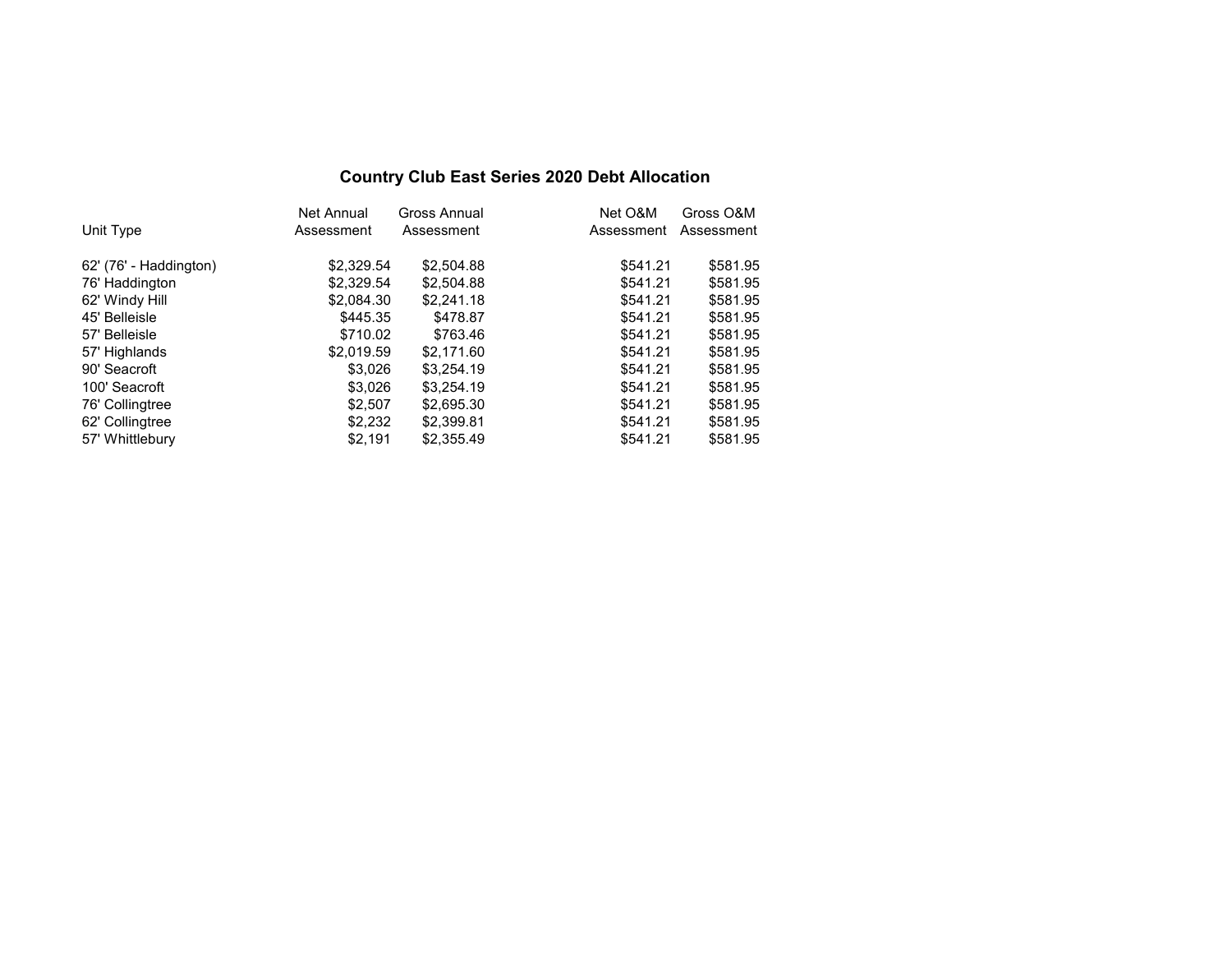# **Country Club East Series 2013 Debt Allocation**

|                 | Net Annual | Gross Annual | Net O&M    | Gross O&M  |
|-----------------|------------|--------------|------------|------------|
| Unit Type       | Assessment | Assessment   | Assessment | Assessment |
| Whittlebury 57' | \$2,720.28 | \$2,925.03   | \$541.21   | \$581.95   |
| Collingtree 62' | \$2,771.42 | \$2,980.02   | \$541.21   | \$581.95   |
| Prestbury 76'   | \$3,112.71 | \$3,347.00   | \$541.21   | \$581.95   |
| Prestbury 90'   | \$3,534.02 | \$3,800.02   | \$541.21   | \$581.95   |
| Clubside        | \$1,102.05 | \$1,185.00   | \$541.21   | \$581.95   |
| Hillside        | \$2,401.25 | \$2,581.99   | \$541.21   | \$581.95   |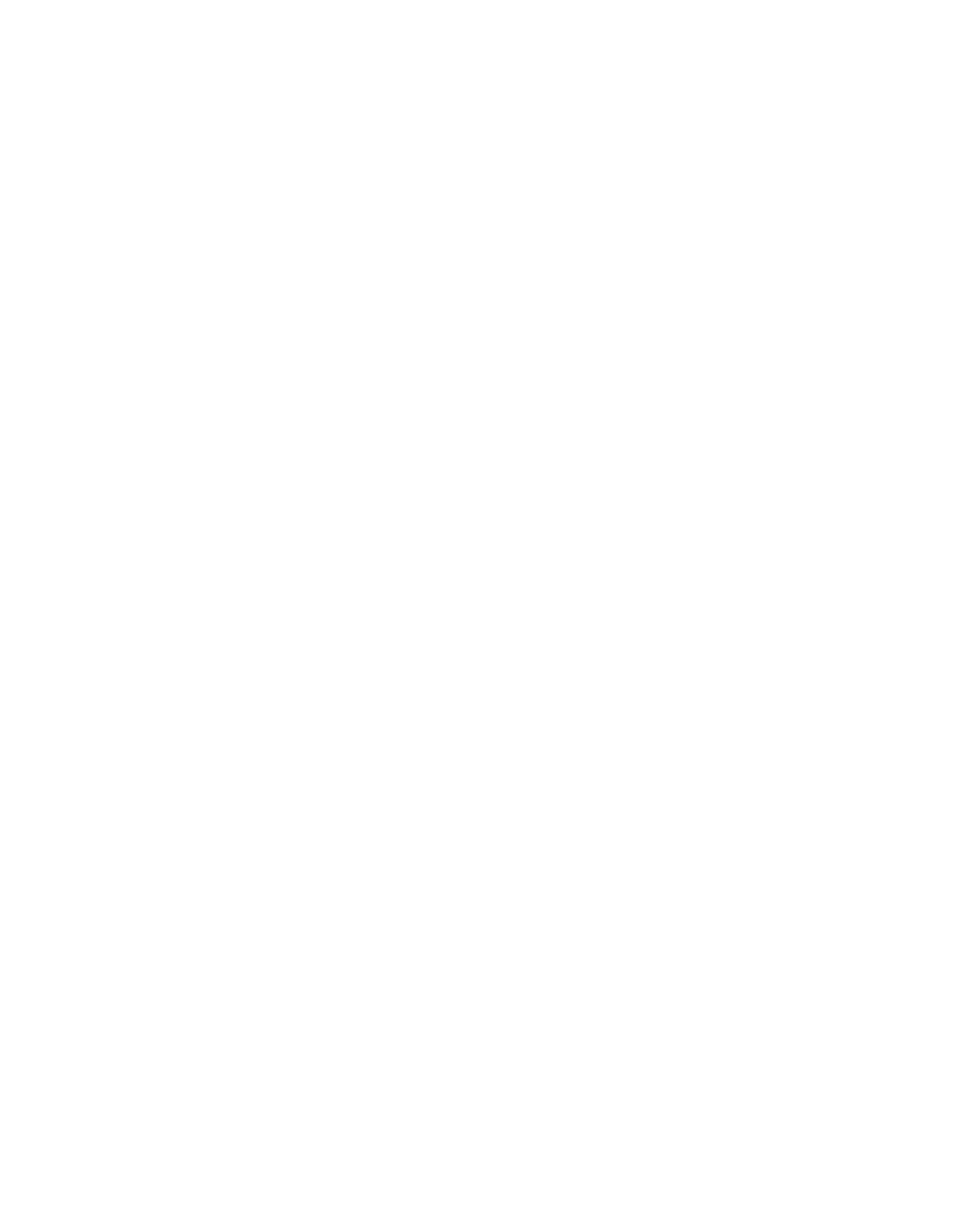# **Country Club East Series 2014 Debt Allocation**

|                  | Net Annual | Gross Annual | Net O&M    | Gross O&M  |
|------------------|------------|--------------|------------|------------|
| Unit Type        | Assessment | Assessment   | Assessment | Assessment |
| Hillside         | \$2,401.24 | \$2,581.98   | \$541.21   | \$581.95   |
| Eaglescliffe 76' | \$3,113    | \$3,347.03   | \$541.21   | \$581.95   |
| Eaglescliffe 90' | \$3,534    | \$3,800.00   | \$541.21   | \$581.95   |
| Longcliffe 62'   | \$2,771    | \$2,980.00   | \$541.21   | \$581.95   |
| Hawkstone 76'    | \$3,113    | \$3,347.03   | \$541.21   | \$581.95   |
| Hawkstone 62'    | \$2,771    | \$2,980.00   | \$541.21   | \$581.95   |
| Prestbury 76'    | \$3,113    | \$3,347.03   | \$541.21   | \$581.95   |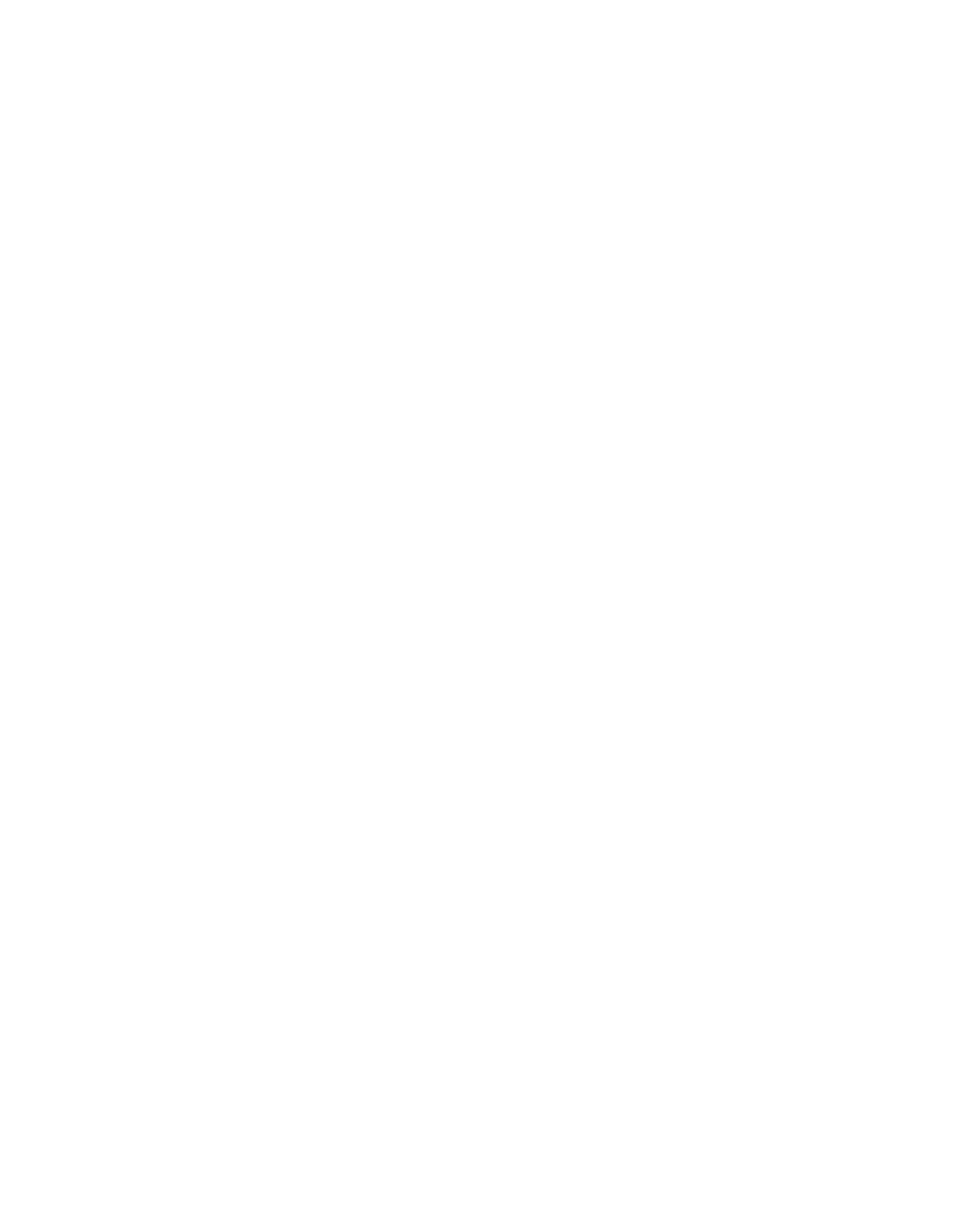## **Belleisle 2011A Debt Allocation**

| Unit Type     |          | Net Annual Gross Annual<br>Assessment Assessment | Net O&M<br>Assessment Assessment | Gross O&M |
|---------------|----------|--------------------------------------------------|----------------------------------|-----------|
| 45' Belleisle | \$886.50 | \$953.23                                         | \$541.21                         | \$581.95  |
| 57' Belleisle | \$926.74 | \$996.49                                         | \$541.21                         | \$581.95  |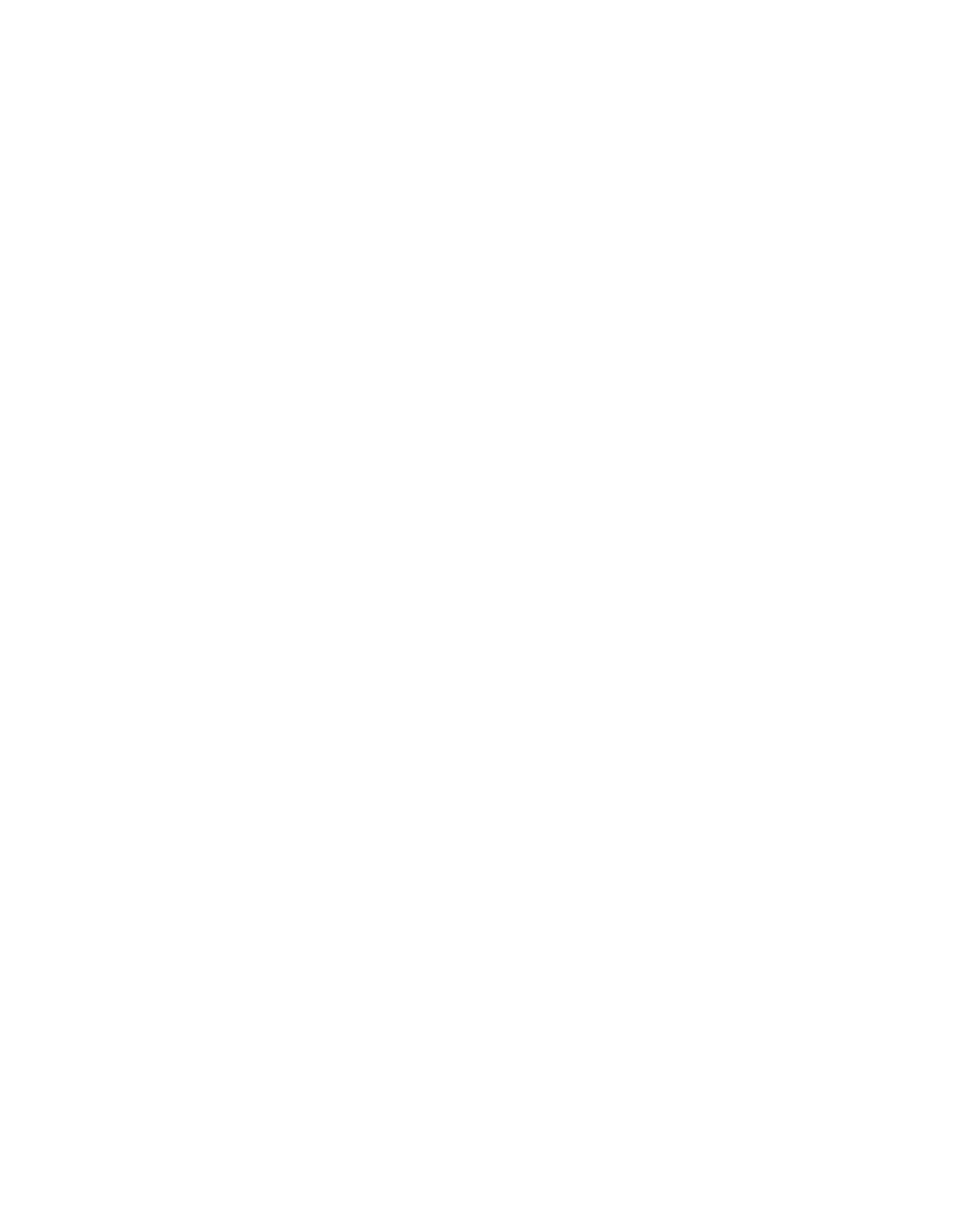|                      | Annual |                              | Annual |          |          |                      |
|----------------------|--------|------------------------------|--------|----------|----------|----------------------|
|                      |        | <b>Assessment Assessment</b> |        |          |          |                      |
|                      |        | (Net)                        |        | (Gross)  | Net O&M  | <b>Gross O&amp;M</b> |
| 45' Esplanade        | \$     | 500.61                       | \$     | 538.29   | \$337.42 | \$<br>362.82         |
| 45'G Esplanade       | \$     | 970.53                       | \$     | 1,043.58 | \$337.42 | \$<br>362.82         |
| 52' Esplanade        | \$     | 1,049.58                     | \$     | 1,128.58 | \$337.42 | \$<br>362.82         |
| 52'G Esplanade       | \$     | 1,049.58                     | \$     | 1,128.58 | \$337.42 | \$<br>362.82         |
| 62' Esplanade        | \$     | 689.79                       | \$     | 741.71   | \$337.42 | \$<br>362.82         |
| 62'G Esplanade       | \$     | 1,126.98                     | \$     | 1,211.81 | \$337.42 | \$<br>362.82         |
| 76'G Esplanade       | \$     | 1,406.31                     | \$     | 1,512.16 | \$337.42 | \$<br>362.82         |
| 90' Esplanade        | \$     | 1,406.31                     | \$     | 1,512.16 | \$337.42 | \$<br>362.82         |
| 20TH Harmony         | \$     | 725.44                       | \$     | 780.04   | \$168.71 | \$<br>181.41         |
| 30TH Harmony         | \$     | 811.74                       | \$     | 872.84   | \$168.71 | \$<br>181.41         |
| <b>SF Harmony</b>    | \$     | 951.81                       | \$     | 1,023.45 | \$337.42 | \$<br>362.82         |
| 65' Bridgewater      | \$     | 1,126.98                     | \$     | 1,211.81 | \$337.42 | \$<br>362.82         |
| 76' Bridgewater      | \$     | 1,406.31                     | \$     | 1,512.16 | \$337.42 | \$<br>362.82         |
| MF Esplanade         | \$     | 576.29                       | \$     | 619.67   | \$168.71 | \$<br>181.41         |
| <b>MFG Esplanade</b> | \$     | 811.89                       | \$     | 873.00   | \$168.71 | \$<br>181.41         |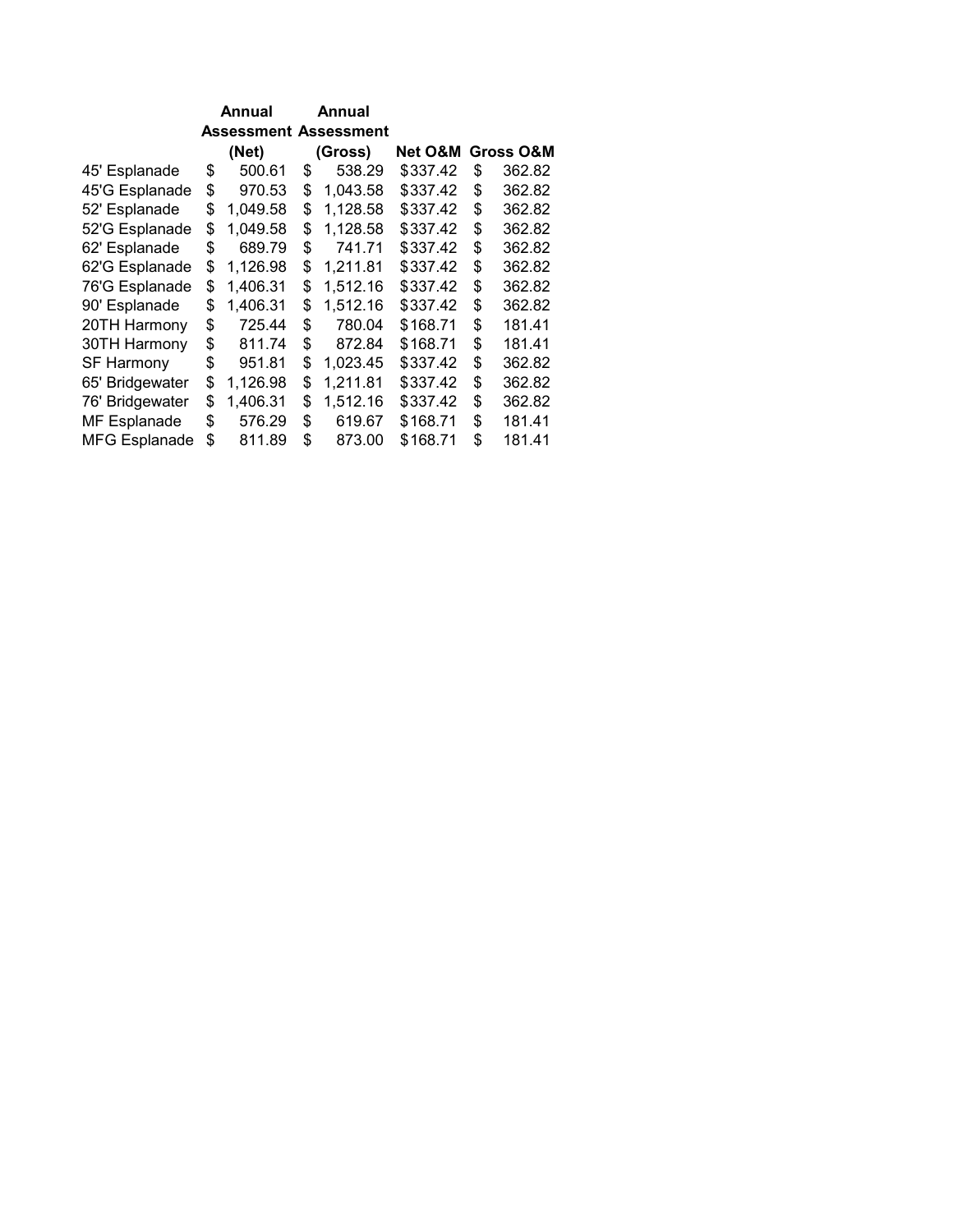|             | Net Annual Debt |                    | Gross Annual Debt |          |      | Net Annual O&M | Gross Annual O&M |             |
|-------------|-----------------|--------------------|-------------------|----------|------|----------------|------------------|-------------|
|             |                 | Service Assessment |                   | Service  |      | Assessments    |                  | Assessments |
| Villa       | S               | 1.352.64           | -S                | 1.454.45 | - \$ | 541.21         | \$.              | 581.95      |
| Park        | S               | 1,891.24           | \$.               | 2,033.59 | \$.  | 541.21         | \$               | 581.95      |
| Meadow      | S               | 2,113.30           | \$.               | 2,272.37 | -S   | 541.21         | \$.              | 581.95      |
| Manor       | S               | 2,542.76           | \$.               | 2,734.15 | - \$ | 541.21         | \$.              | 581.95      |
| Estate      | S               | 2,986.72           | S                 | 3,211.53 | -\$  | 541.21         | \$               | 581.95      |
| Plantantion | S               | 4.099.56           | S                 | 4.408.13 | S    | 541.21         | S                | 581.95      |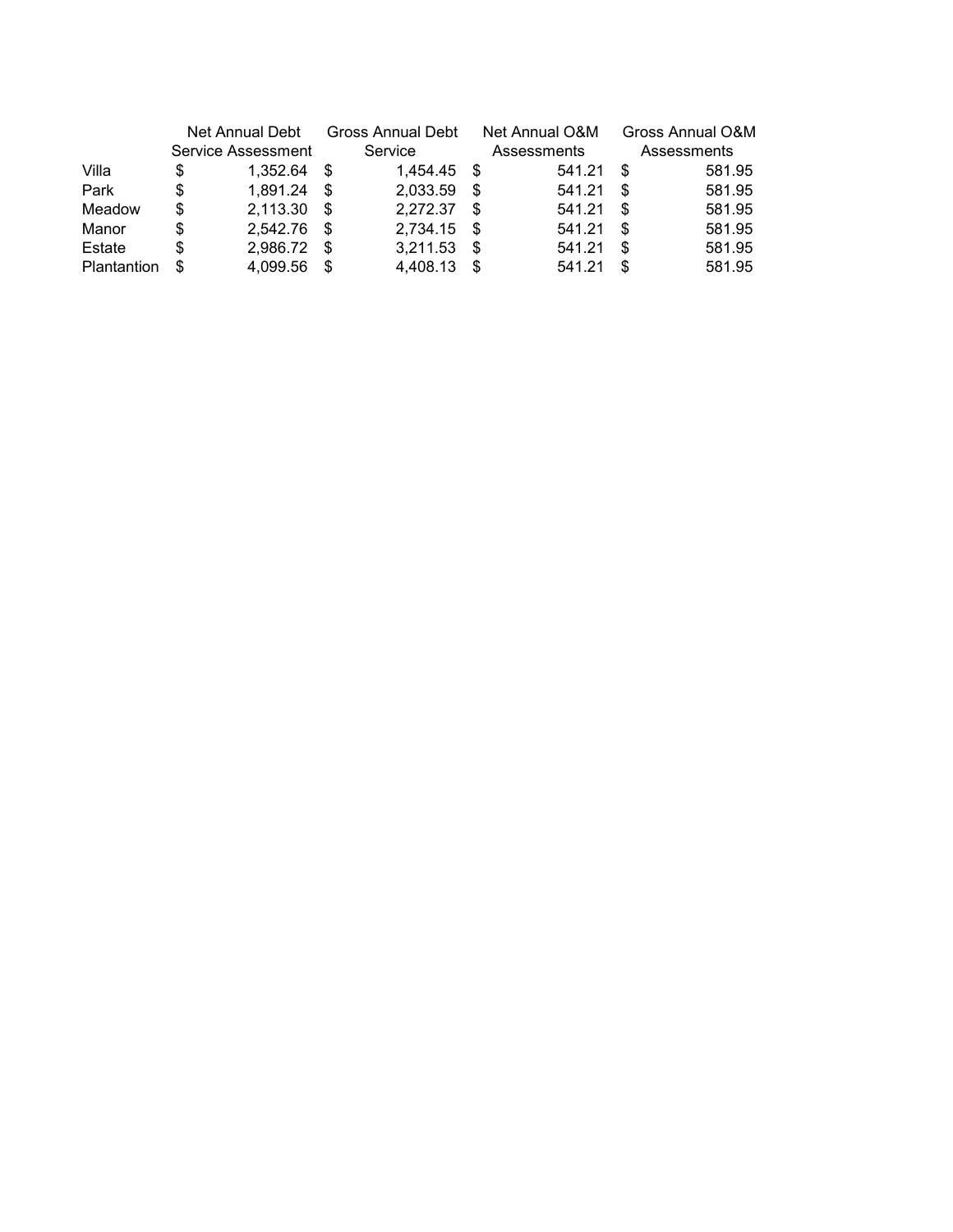|     |    | Net Annual Debt |      |              |     |                |    | Gross Annual |
|-----|----|-----------------|------|--------------|-----|----------------|----|--------------|
|     |    | Service         |      | Gross Annual |     | Net Annual O&M |    | O&M          |
|     |    | Assessment      |      | Debt Service |     | Assessments    |    | Assessments  |
| 42' | S  | 626.55          | - \$ | 673.71       | £.  | 541.21         | £. | 581.95       |
| 52' | S  | 775.28          | \$   | 833.63       | S   | 541.21         | ß. | 581.95       |
| 66' | S. | 984.58          | ß.   | 1,058.69     | \$. | 541.21         | ß. | 581.95       |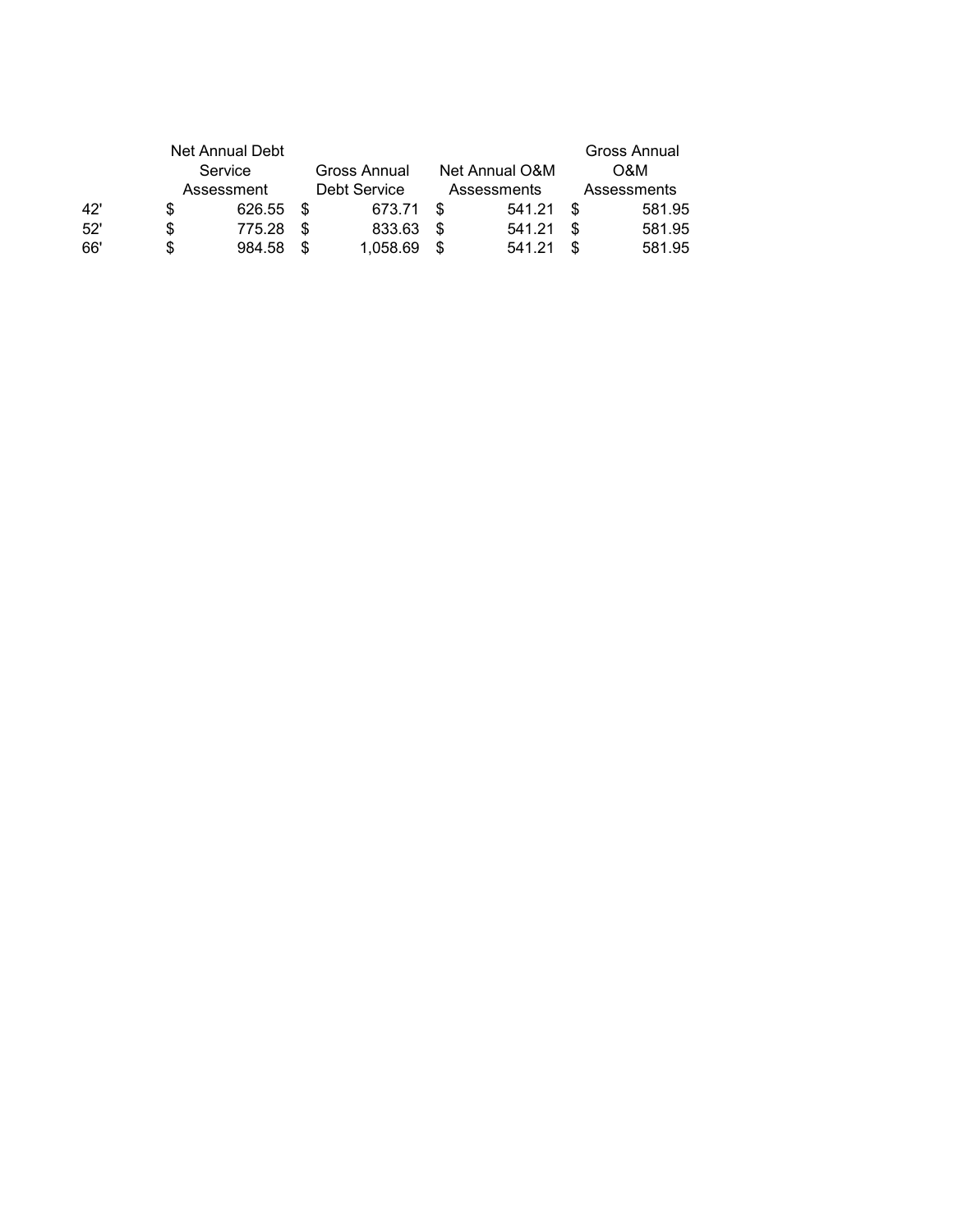#### **Lakewood Centre North Sector 2015A Debt Allocation**

| Unit Type                                                          | <b>Net Annual</b><br><b>Assessment</b> | <b>Gross Annual</b><br>– Assessment |
|--------------------------------------------------------------------|----------------------------------------|-------------------------------------|
| SF (Savanna, Indigo, Mallory Park, Arbor Grande, Woodleaf Hammock) | \$1,303.00                             | \$1.401.08                          |
| MF (Mallory Park, Arbor Grande, Woodleaf Hammock)                  | \$925.48                               | \$995.14                            |
| SF (Meritage/Lennar Lots)                                          | \$1.292                                | \$1,389.18                          |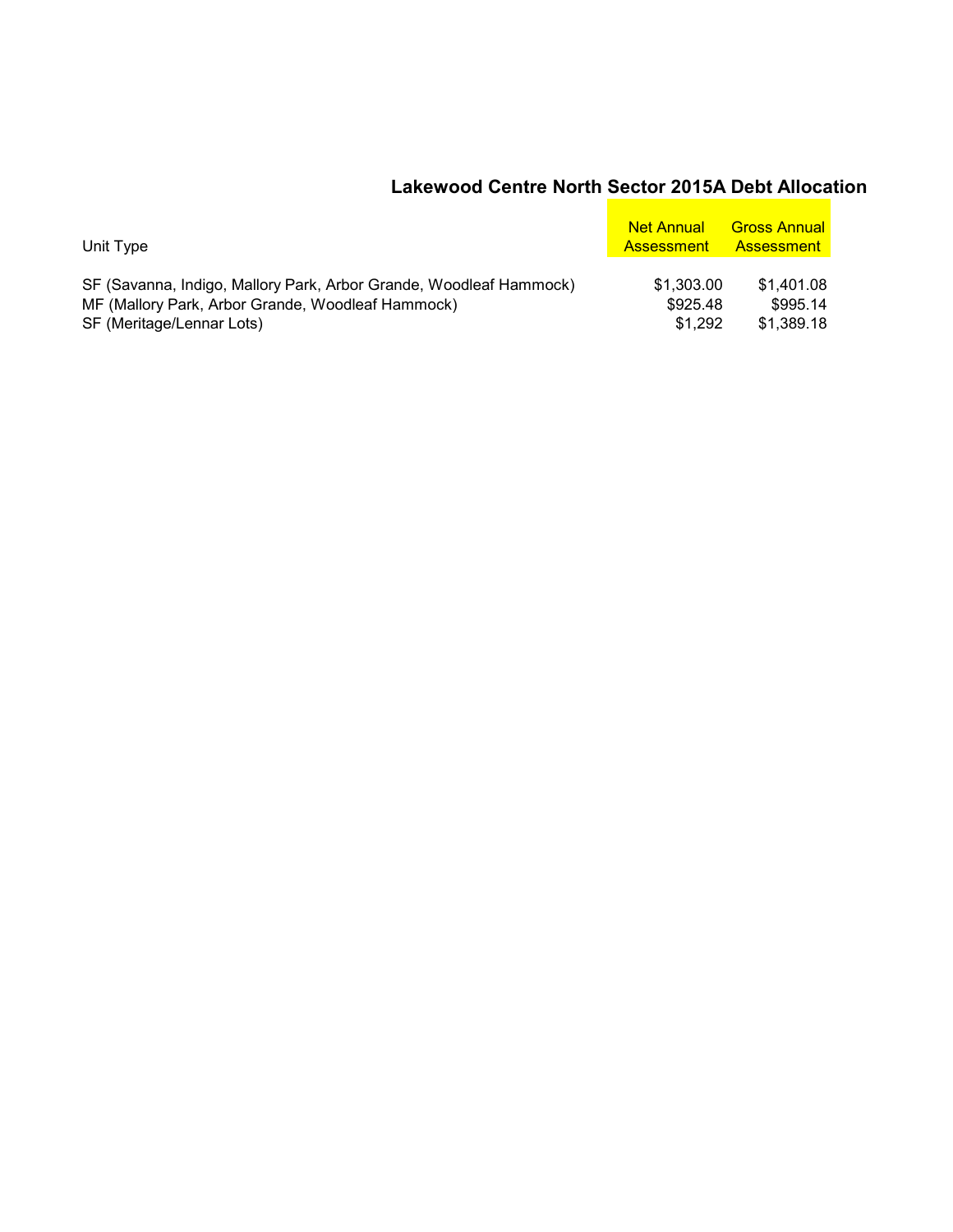| <b>Net O&amp;M</b><br>Assessment Assessment | Gross O&M | <b>Total Gross</b> |
|---------------------------------------------|-----------|--------------------|
| \$337.42                                    | \$362.82  | \$1,763.90         |
| \$168.71                                    | \$181.41  | \$1,176.55         |
| \$337.42                                    | \$362.82  | \$1,752.00         |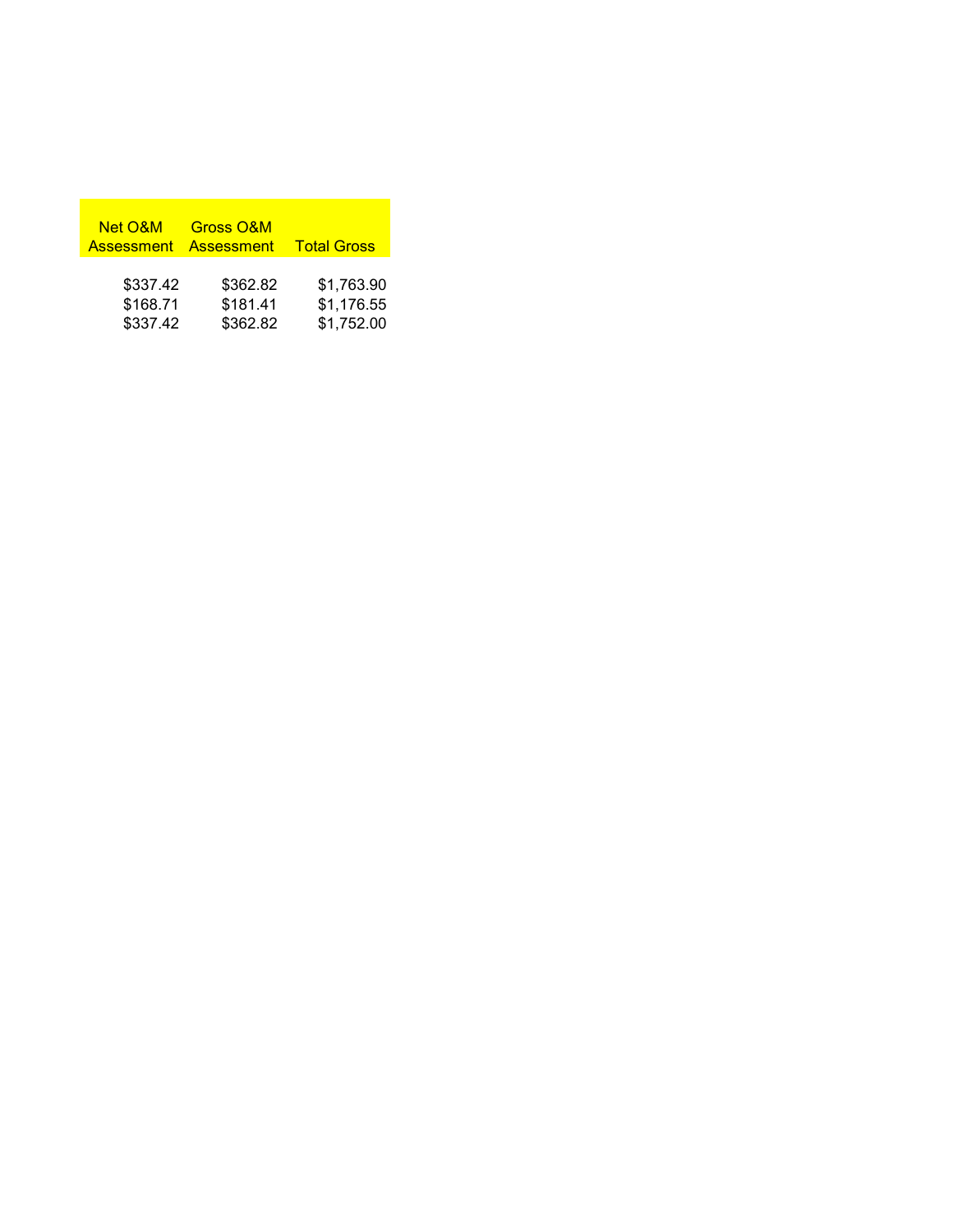|     | Net Annual Debt<br>Service<br>Assessment |      | Gross Annual<br>Debt Service |      | Net Annual O&M<br>Assessments | Gross Annual<br>O&M<br>Assessments |        |
|-----|------------------------------------------|------|------------------------------|------|-------------------------------|------------------------------------|--------|
| 45' | \$<br>800.22                             | - \$ | 860.45                       | - \$ | 564.87                        | S                                  | 607.39 |
| 52' | \$<br>1,184.32                           | - \$ | 1,273.46                     | -\$  | 564.87                        | S                                  | 607.39 |
| 65' | \$<br>1,344.37                           | -S   | 1,445.56                     | - \$ | 564.87                        | S                                  | 607.39 |
| 76' | \$<br>1,664.46                           | \$.  | 1,789.74                     | - \$ | 564.87                        | S                                  | 607.39 |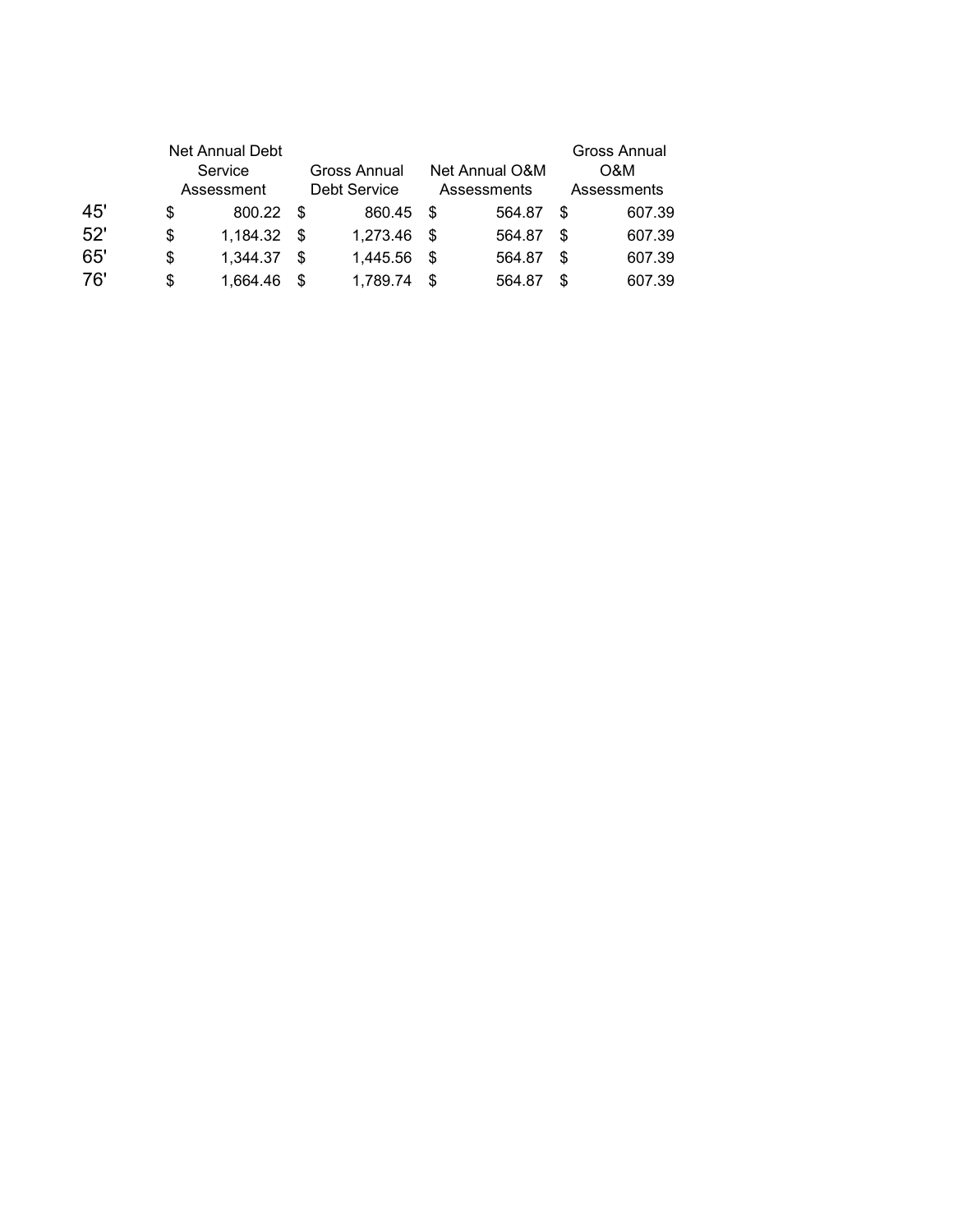|     |    | Net Annual Debt |               |                |      | Gross Annual |
|-----|----|-----------------|---------------|----------------|------|--------------|
|     |    | Service         | Gross Annual  | Net Annual O&M |      | O&M          |
|     |    | Assessment      | Debt Service  | Assessments    |      | Assessments  |
| 72' | £. | 1.472.40 \$     | $1.583.23$ \$ | 564.87         | - \$ | 607.39       |
| 66' |    | $1.280.35$ \$   | 1.376.72 \$   | 564.87         | - \$ | 607.39       |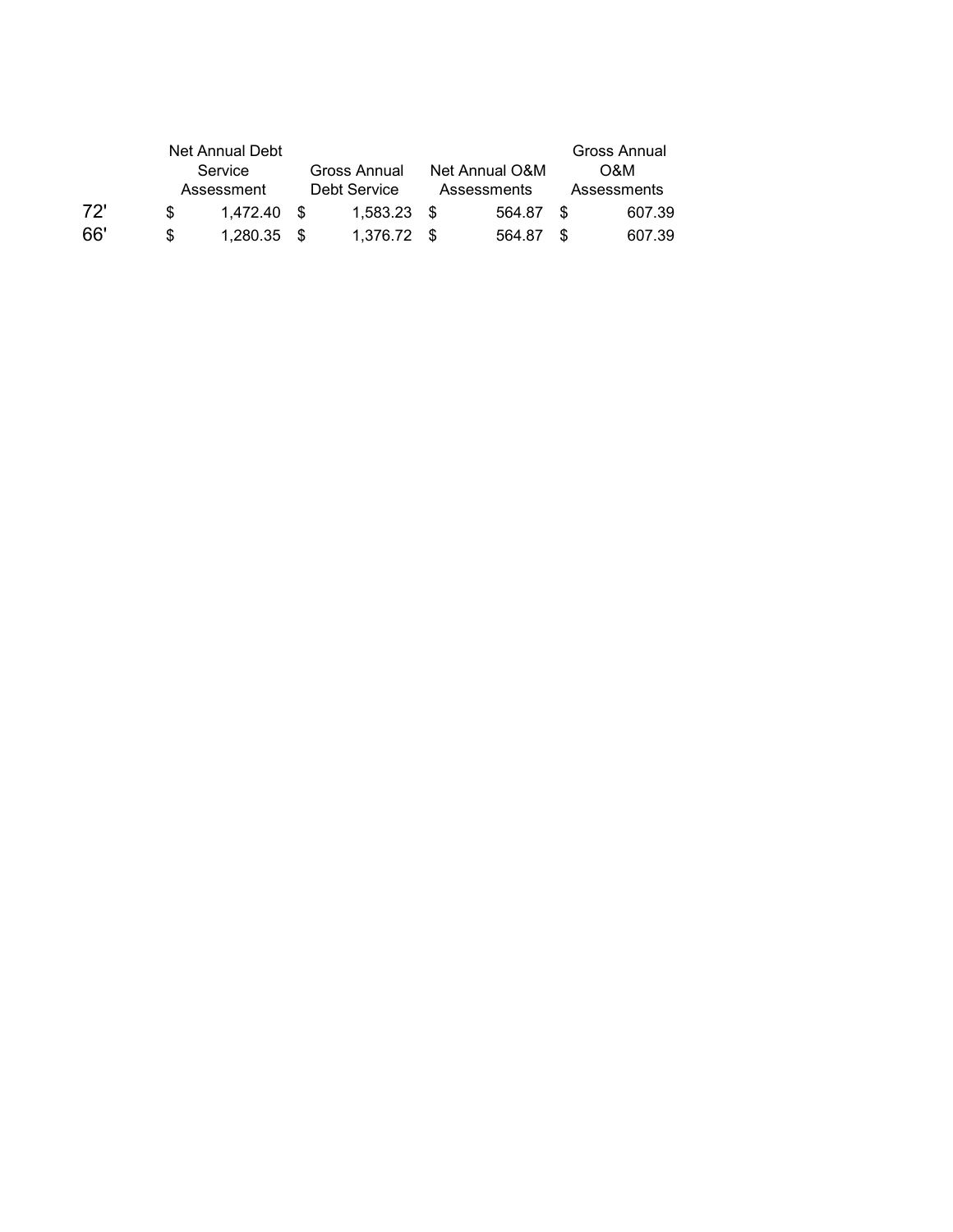### **Lakewood National & Polo Run**

|                          | Net Annual | Gross Annual | Net O&M    |
|--------------------------|------------|--------------|------------|
|                          | Assessment | Assessment   | Assessment |
| <b>Lakewood National</b> |            |              |            |
| Executive                | \$1,962.36 | \$2,110.06   | \$282.42   |
| Estate                   | \$2,242.73 | \$2.411.54   | \$282.42   |
| Coach                    | \$1,555.37 | \$1,672.44   | \$282.42   |
| 2-Story                  | \$1,448.21 | \$1,557.22   | \$282.42   |
| 4-Story                  | \$1,189.48 | \$1,279.01   | \$282.42   |
| Polo Run                 |            |              |            |
| Executive                | \$1,728.72 | \$1,858.84   | \$282.42   |
| Manor                    | \$1,915.62 | \$2,059.81   | \$282.42   |
| Estate                   | \$2,102.24 | \$2,260.47   | \$282.42   |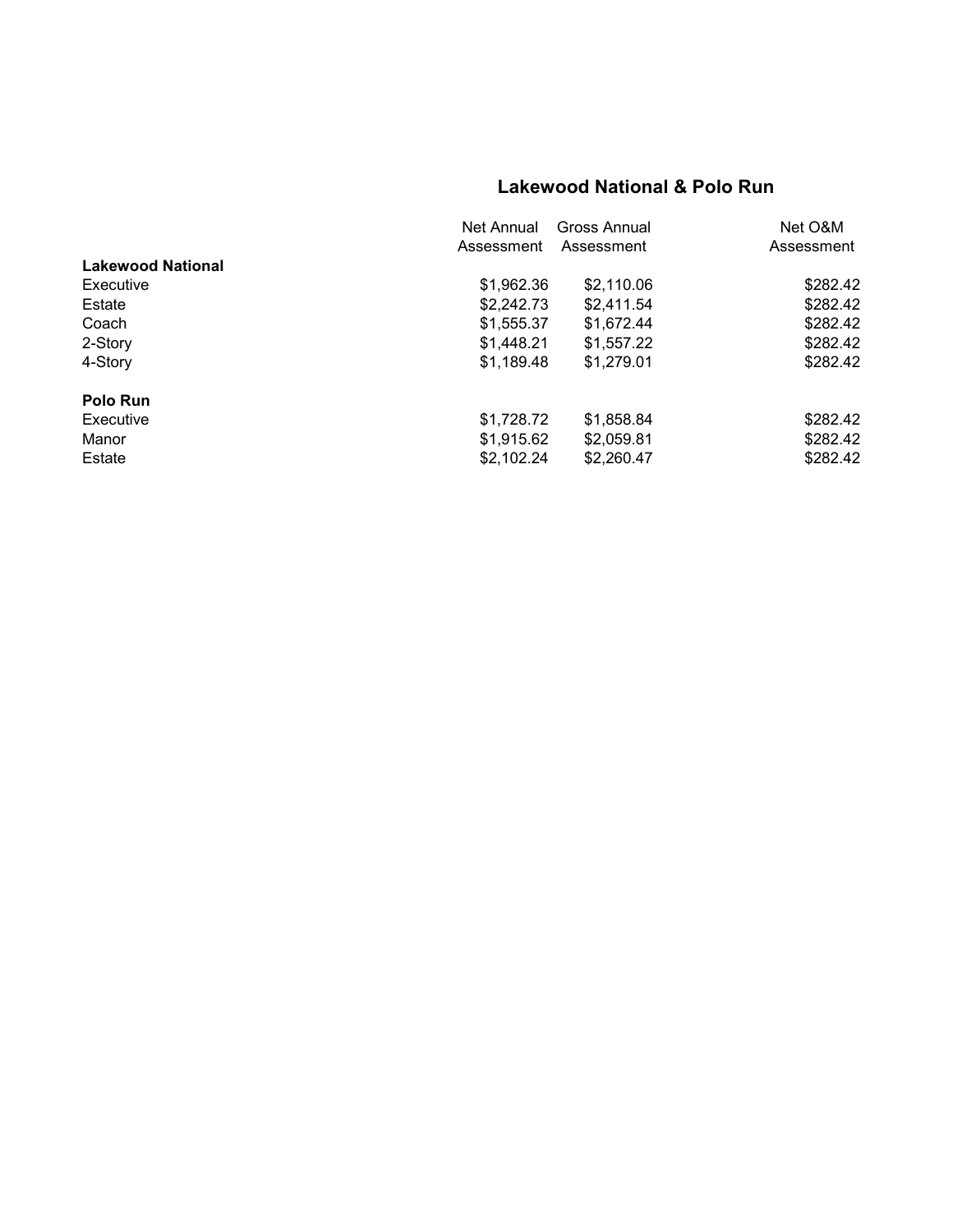| Gross O&M<br>Assessment                                  |
|----------------------------------------------------------|
| \$303.67<br>\$303.67<br>\$303.67<br>\$303.67<br>\$303.67 |
| \$303.67<br>ሖຸດດູດ                                       |

\$303.67 \$303.67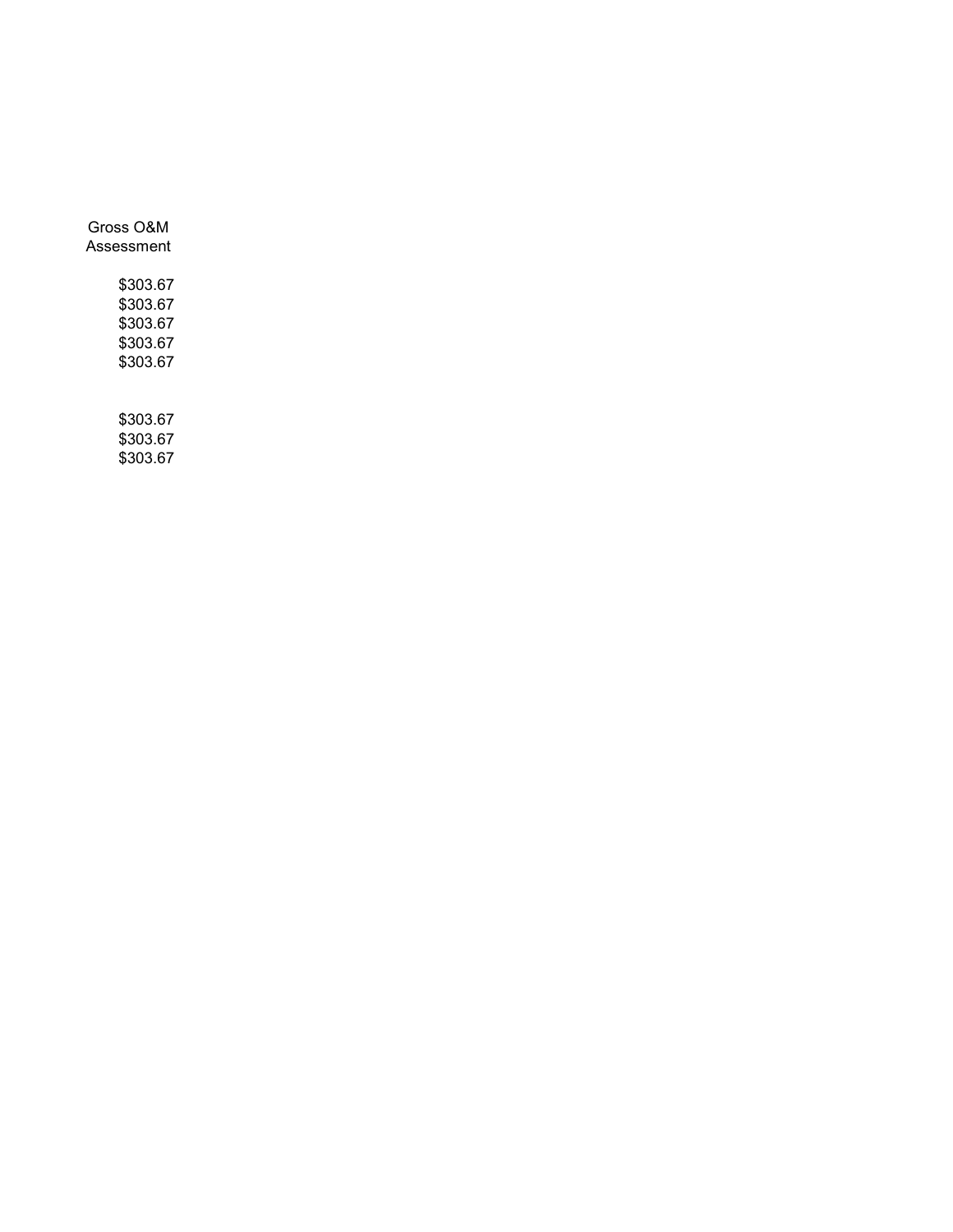|                                                                          | <b>Net Annual</b><br><b>Assessment</b> | <b>Gross Annual</b><br>– Assessment | <b>Net O&amp;M</b><br><b>Assessment Assessment</b> | Gross O&M                        | <b>Net</b><br><b>Combined Combined</b> | <b>Gross</b>                     |
|--------------------------------------------------------------------------|----------------------------------------|-------------------------------------|----------------------------------------------------|----------------------------------|----------------------------------------|----------------------------------|
| <b>Cresswind</b><br><b>SF 40</b><br>SF <sub>50</sub><br>SF <sub>60</sub> | \$373.05<br>\$466.31<br>\$559.57       | \$400.00<br>\$500.00<br>\$600.00    | \$282.42<br>\$282.42<br>\$282.42                   | \$303.67<br>\$303.67<br>\$303.67 | \$655.47<br>\$748.73<br>\$841.99       | \$703.67<br>\$803.67<br>\$903.67 |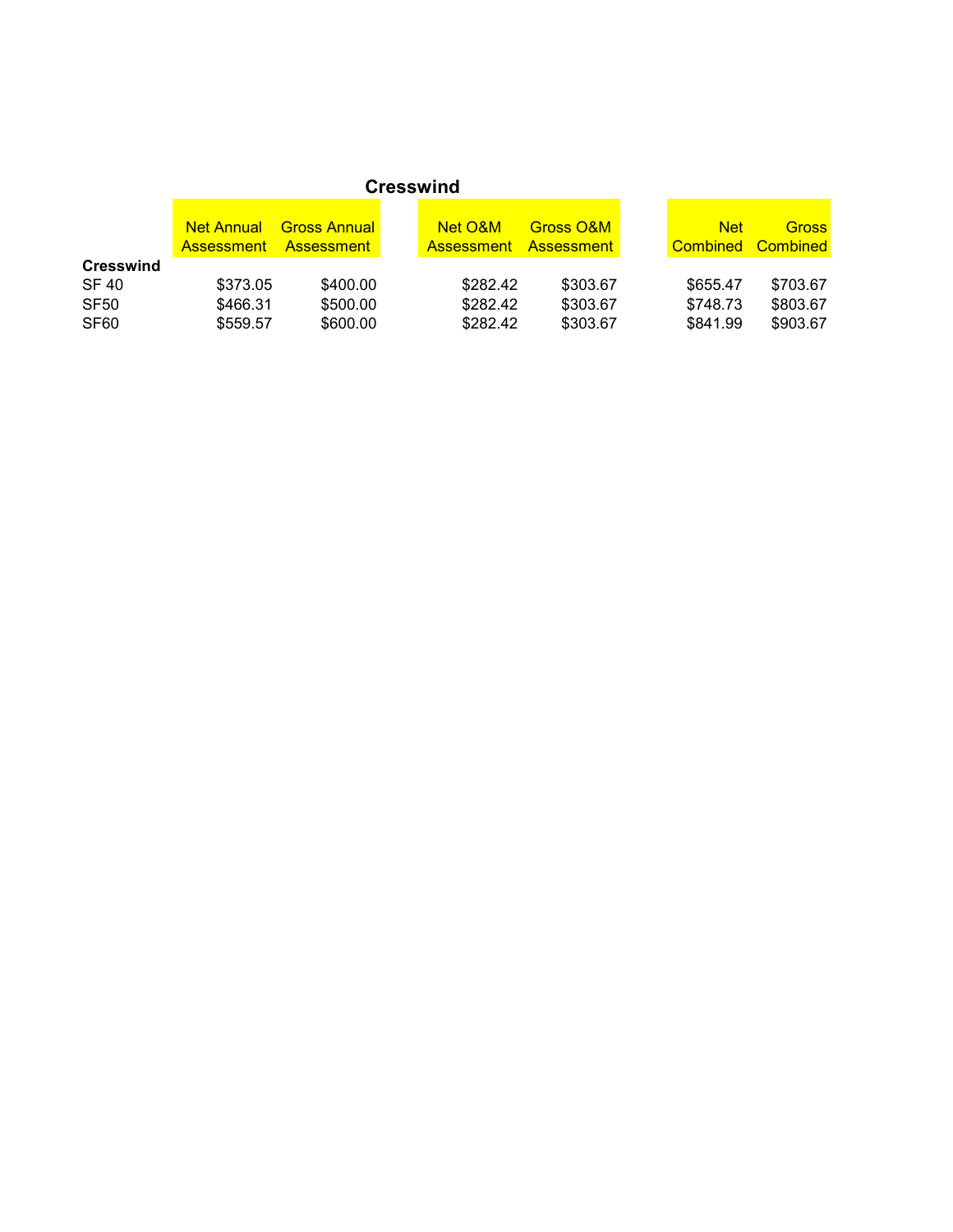|           | <b>Annual</b>                | <b>Annual</b> |                                            |  |
|-----------|------------------------------|---------------|--------------------------------------------|--|
|           | <b>Assessment Assessment</b> |               |                                            |  |
|           | <b>(Net)</b>                 |               | (Gross) Net O&M Gross O&M                  |  |
| Palasades |                              |               | \$ 1.300.00 \$ 1.397.85 \$337.42 \$ 362.82 |  |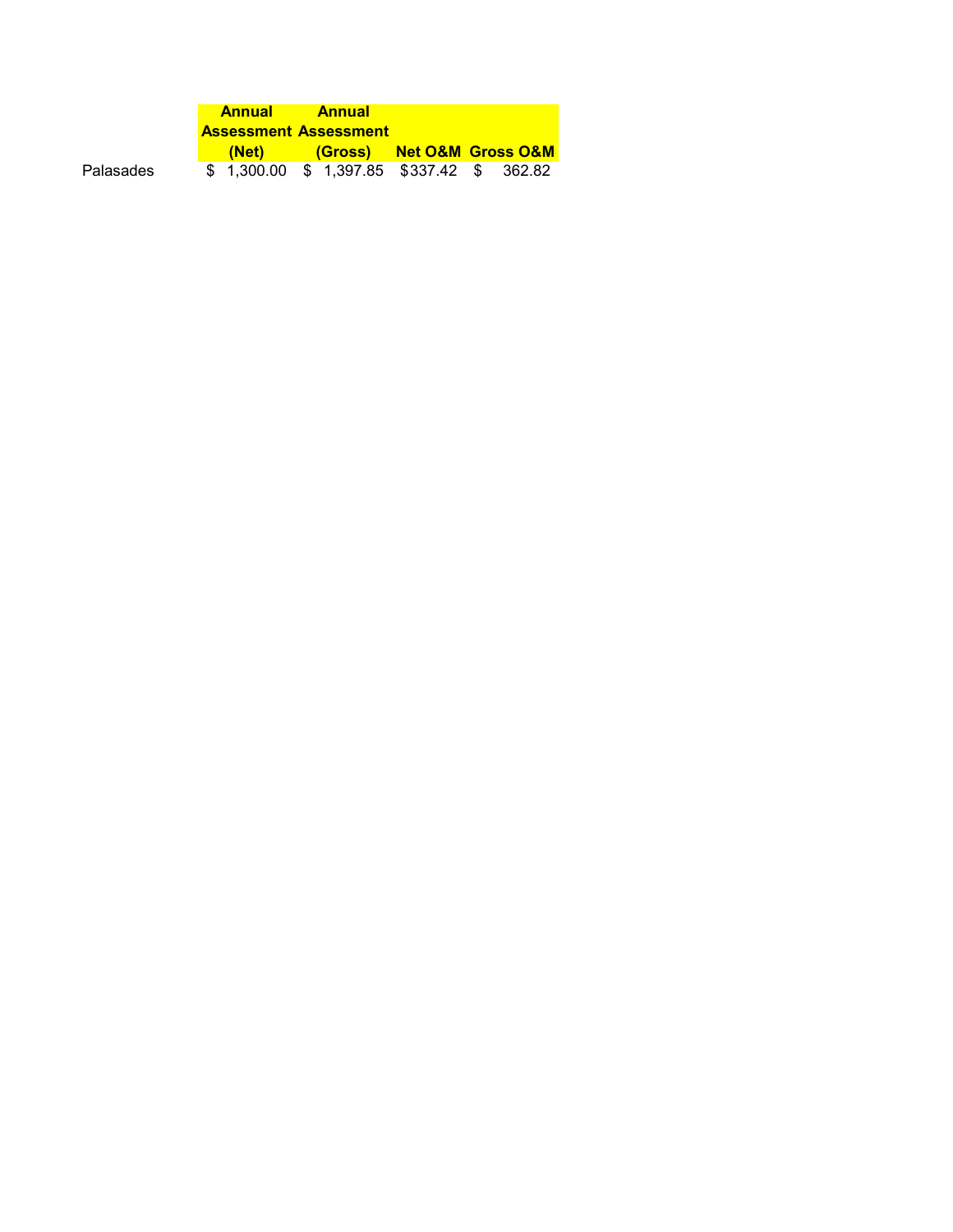| <b>Land Use (Front Feet)</b> | <b>Annual</b><br><b>Assessment</b><br>(Net) |     | <b>Annual</b><br><b>Assessment</b><br>(Gross) | <b>Net O&amp;M Gross O&amp;M</b> |     |        |
|------------------------------|---------------------------------------------|-----|-----------------------------------------------|----------------------------------|-----|--------|
| <b>Golf Lot Front Feet</b>   |                                             |     |                                               |                                  |     |        |
| 42                           | \$<br>53.02                                 | \$. | 57.01                                         | \$282.42                         | \$. | 303.68 |
|                              |                                             |     |                                               |                                  |     |        |
| 52                           | \$<br>254.49                                | \$  | 273.64                                        | \$282.42                         | S   | 303.68 |
| 62                           | \$<br>424.15                                | \$  | 456.07                                        | \$282.42                         | S   | 303.68 |
| 76                           | \$<br>636.22                                | \$  | 684.11                                        | \$282.42                         | S   | 303.68 |
| 90                           | \$<br>848.29                                | \$  | 912.14                                        | \$282.42                         | \$. | 303.68 |
| Non-Golf Lot Front Feet      |                                             |     |                                               |                                  |     |        |
| 38                           | \$<br>53.02                                 | \$  | 57.01                                         | \$282.42                         | \$. | 303.68 |
| 52                           | \$<br>254.49                                | \$  | 273.64                                        | \$282.42                         | S   | 303.68 |
| 62                           | \$<br>424.15                                | \$  | 456.07                                        | \$282.42                         | \$  | 303.68 |
|                              |                                             |     |                                               |                                  |     |        |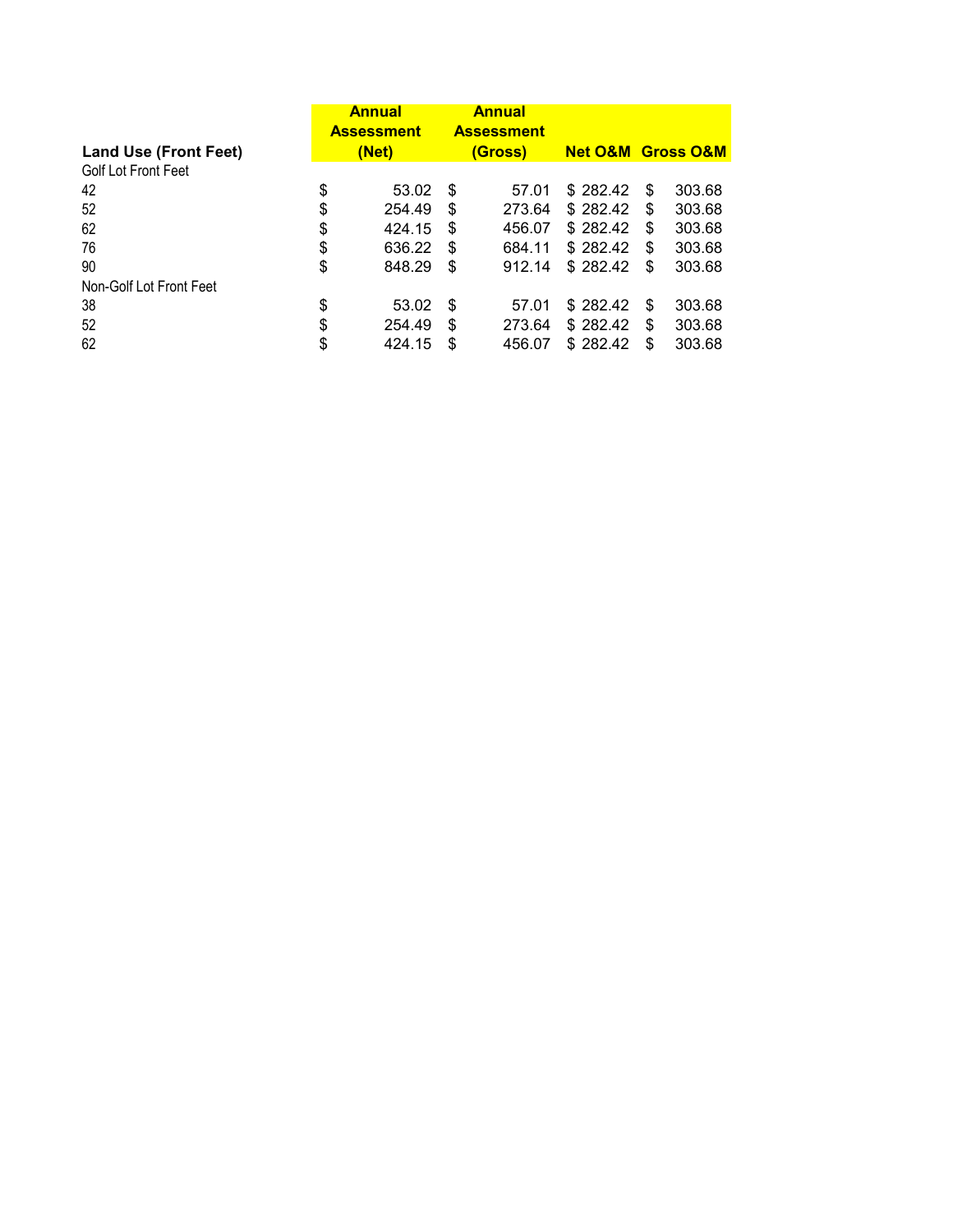|                      | <b>Total Net</b>                                   |                      | Total<br>Gross                                     |
|----------------------|----------------------------------------------------|----------------------|----------------------------------------------------|
| \$<br>\$<br>\$<br>\$ | 335.44<br>536.91<br>706.57<br>918.64<br>\$1,130.71 | \$<br>\$<br>\$<br>\$ | 360.69<br>577.32<br>759.75<br>987.78<br>\$1,215.82 |
| \$<br>\$<br>\$       | 335.44<br>536.91<br>706.57                         | \$<br>\$<br>\$       | 360.69<br>577.32<br>759.75                         |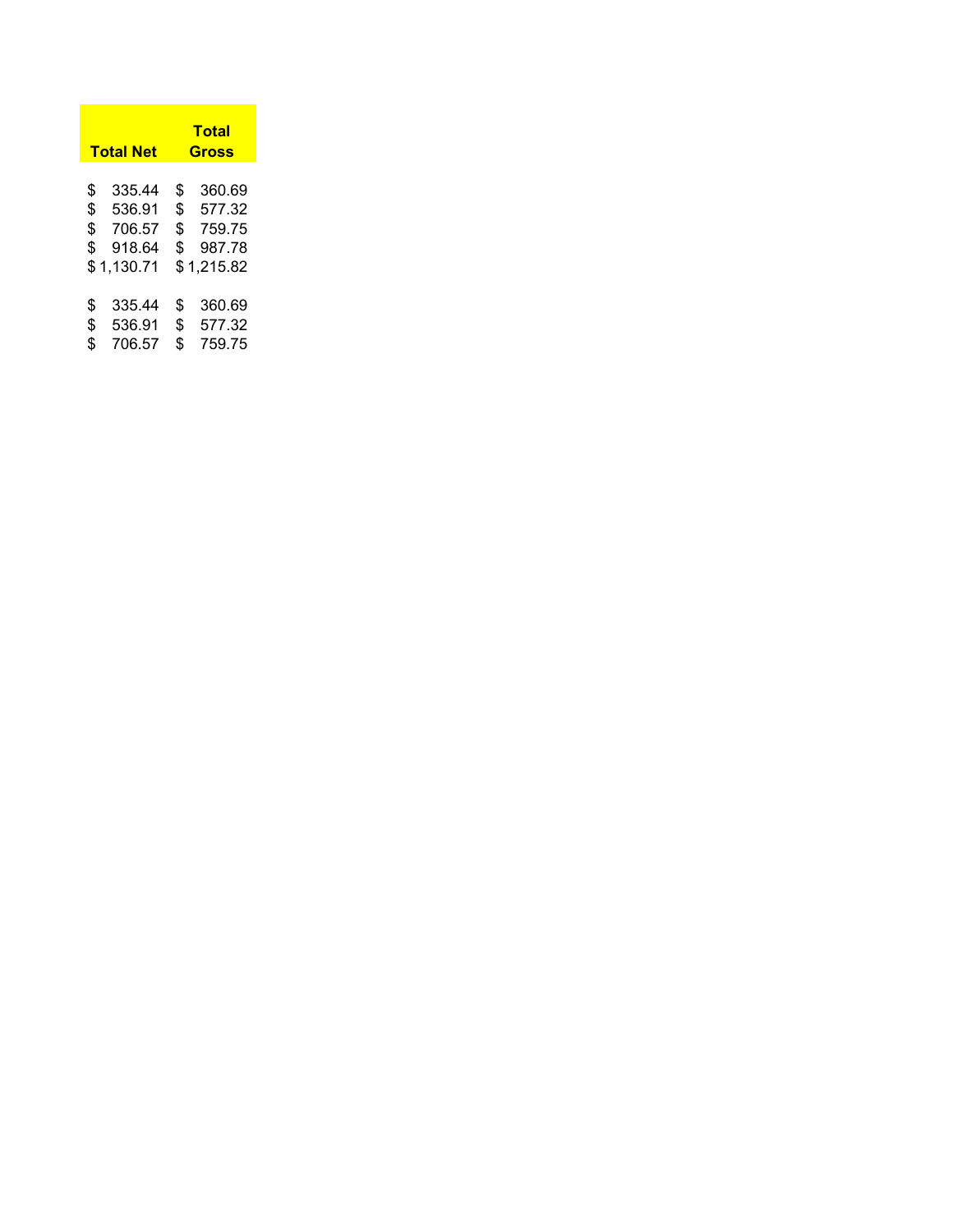|     |     | <b>Annual</b>     |               | <b>Annual</b>     |                                   |  |
|-----|-----|-------------------|---------------|-------------------|-----------------------------------|--|
|     |     | <b>Assessment</b> |               | <b>Assessment</b> |                                   |  |
|     |     | (Net)             |               | <u>(Gross)</u>    | <b>Net O&amp;M_Gross O&amp;M_</b> |  |
| 60' |     | 1.385.00          | $\mathcal{S}$ |                   | 1,489.25 \$541.21 \$ 581.95       |  |
| 79' | \$. | $1.837.00$ \$     |               |                   | 1,975.27 \$541.21 \$ 581.95       |  |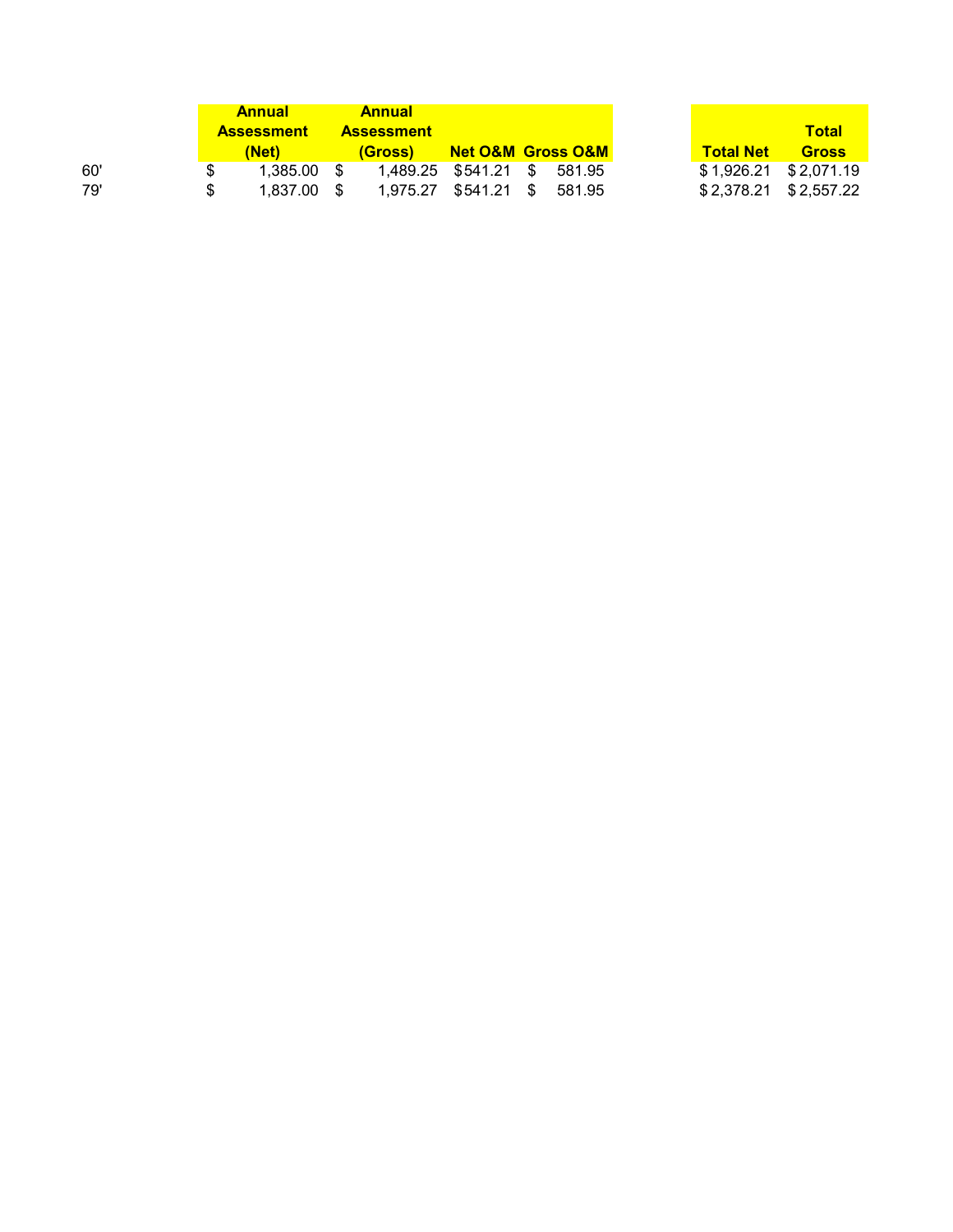|           | <b>Annual</b>     | <b>Annual</b>     |                                   |  |
|-----------|-------------------|-------------------|-----------------------------------|--|
|           | <b>Assessment</b> | <b>Assessment</b> |                                   |  |
|           | (Net)             | (Gross)           | <b>Net O&amp;M_Gross O&amp;M_</b> |  |
| Solera    | 771.77            |                   | 829.86 \$282.42 \$ 303.68         |  |
| Cresswind | \$<br>694.57 \$   |                   | 746.85 \$282.42 \$ 303.68         |  |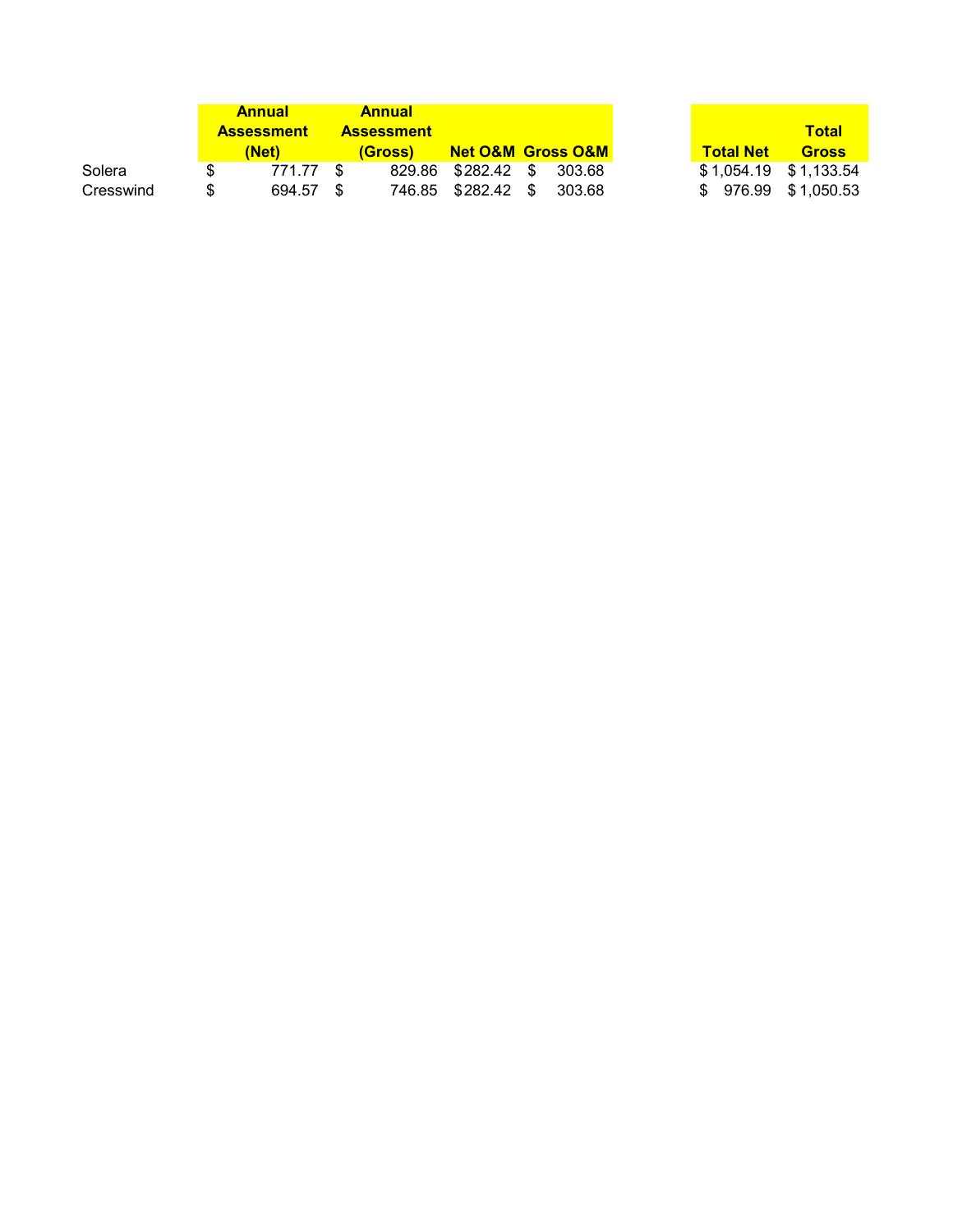|                   | <b>Annual</b>     | <b>Annual</b>     |                                   |  |
|-------------------|-------------------|-------------------|-----------------------------------|--|
|                   | <b>Assessment</b> | <b>Assessment</b> |                                   |  |
|                   | (Net)             | <i>(Gross)</i>    | <b>Net O&amp;M_Gross O&amp;M_</b> |  |
| Azario            | 803.00 \$         |                   | 863.44 \$282.42 \$ 303.68         |  |
| Lorraine Lakes \$ | 803.00 \$         |                   | 863.44 \$282.42 \$ 303.68         |  |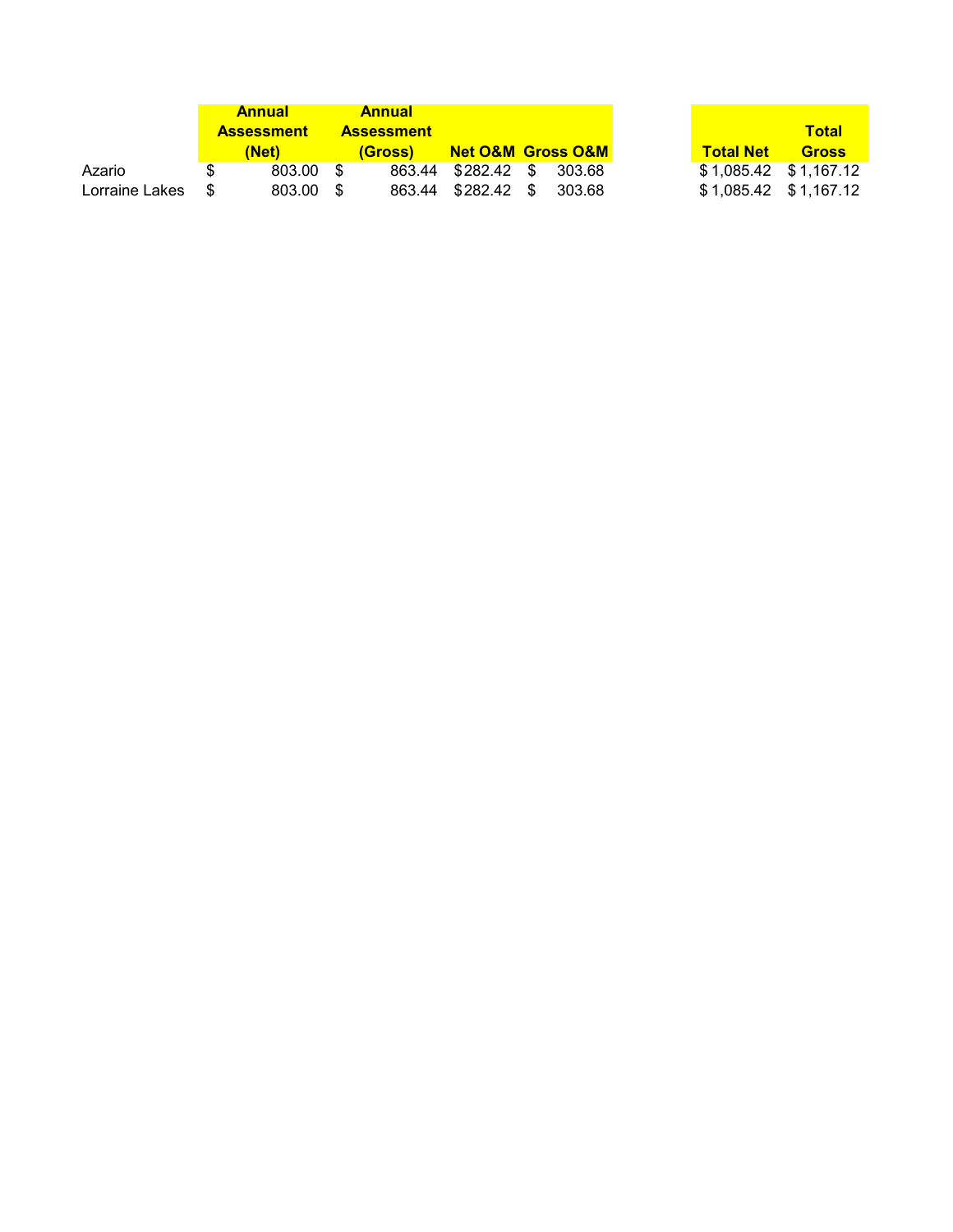SF

Net Annual Gross Annual Unit Type Assessment Assessment Assessment Assessment Assessment Assessment Assessment

> \$[1,303.00](https://1,303.00) \$[1,401.08](https://1,401.08)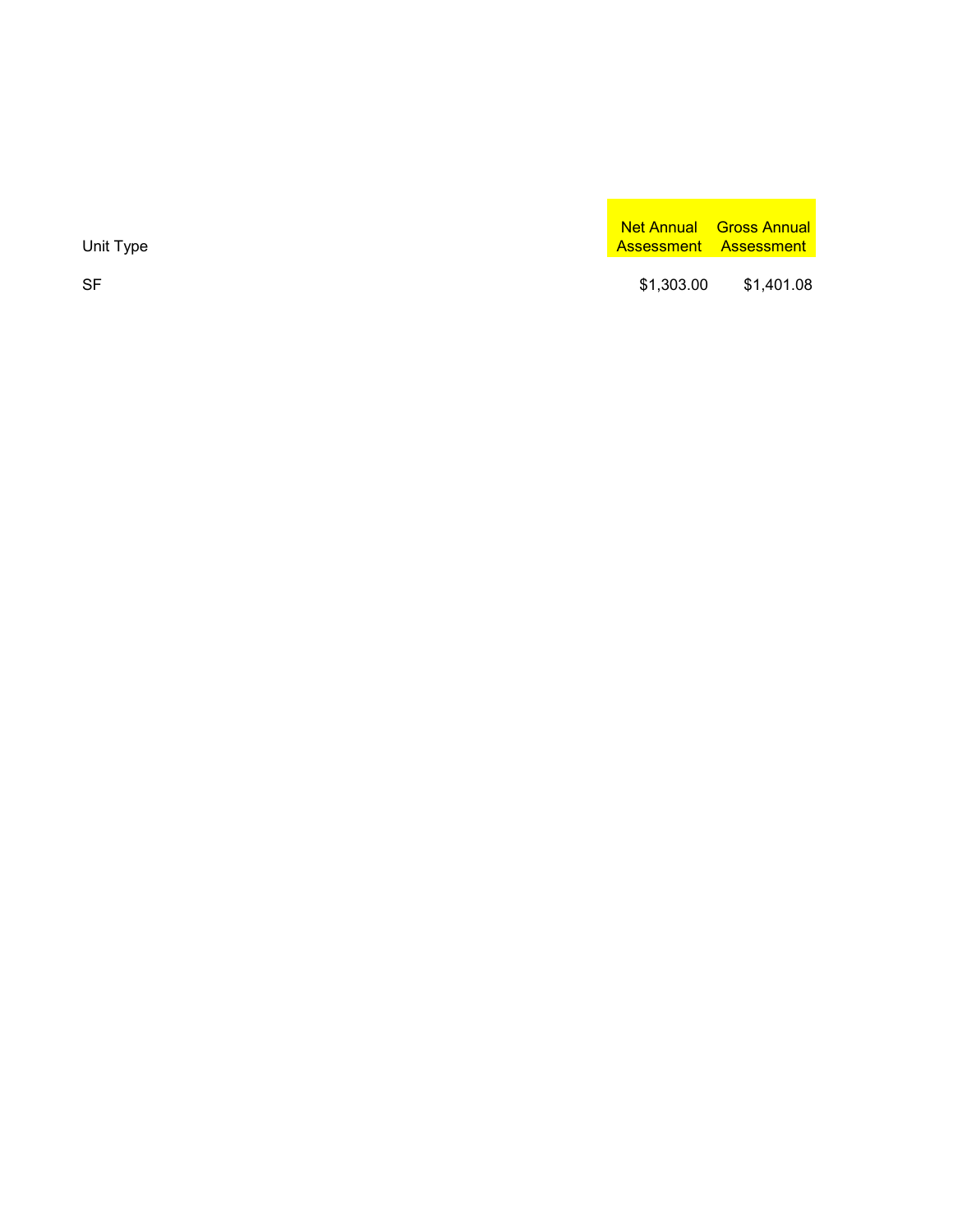| Net O&M __ | <b>Gross O&amp;M</b><br>Assessment Assessment | <b>Total Gross</b> |
|------------|-----------------------------------------------|--------------------|
| \$337.42   | \$362.82                                      | \$1,763.90         |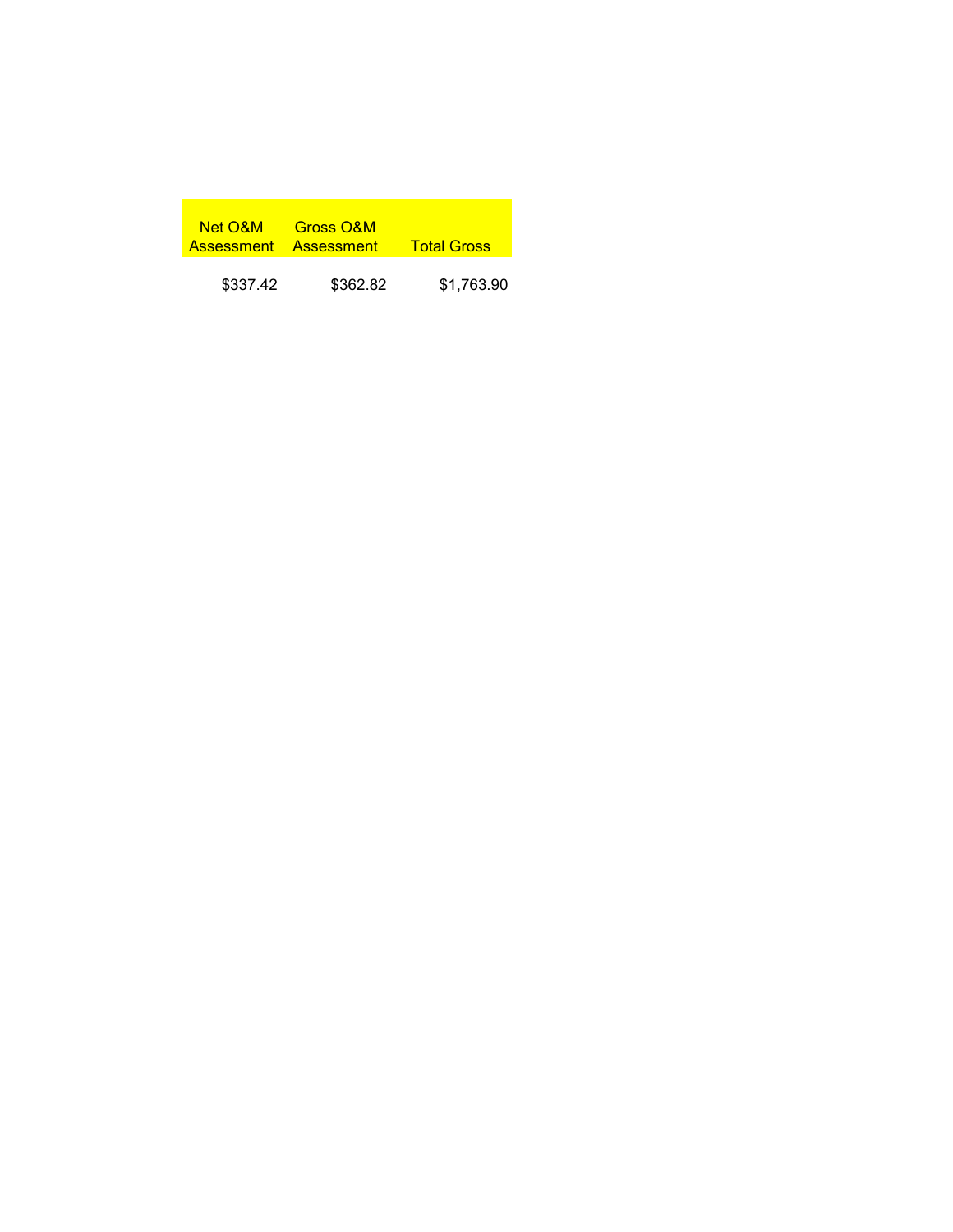|      | Net Annual Debt<br>Service Assessment |               | Gross Annual Debt<br>Service |               |      | Net Annual O&M | Gross Annual O&M<br>Assessments |        |  |
|------|---------------------------------------|---------------|------------------------------|---------------|------|----------------|---------------------------------|--------|--|
|      |                                       |               |                              |               |      | Assessments    |                                 |        |  |
| 65'  |                                       | $1.351.89$ \$ |                              | 1.453.65 \$   |      | 541.21         | - \$                            | 581.95 |  |
| 84'  | S                                     | 1.891.17      | - \$                         | 2,033.52 \$   |      | 541.21         | - \$                            | 581.95 |  |
| 95'  | S                                     | $2,112.42$ \$ |                              | $2.271.41$ \$ |      | 541.21         | - \$                            | 581.95 |  |
| 105' |                                       | 2,541.98      |                              | 2,733.31      | - \$ | 541.21         | -S                              | 581.95 |  |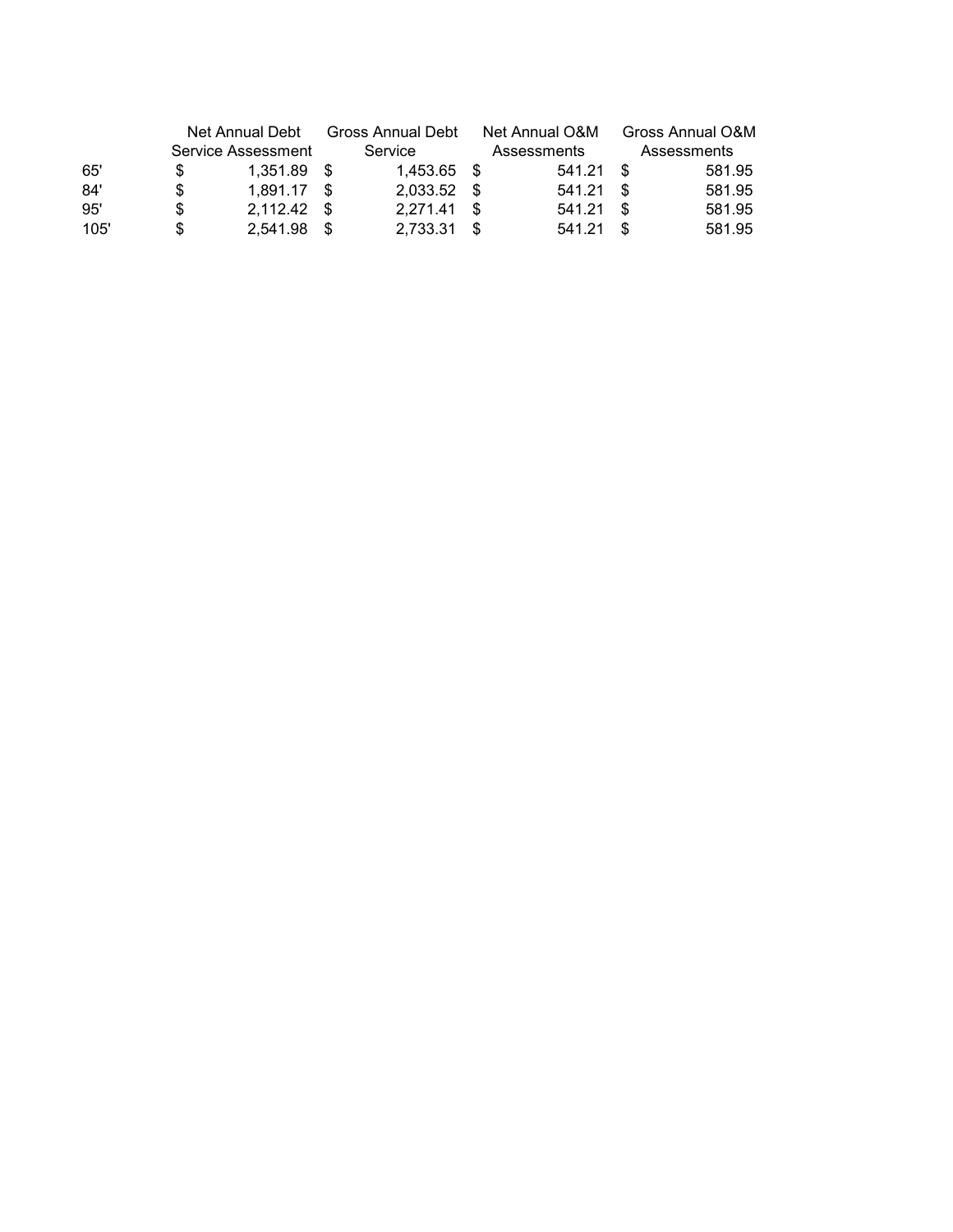|                                      |                   | <b>Annual</b> |    | <b>Annual</b>     |          |                                  |        |
|--------------------------------------|-------------------|---------------|----|-------------------|----------|----------------------------------|--------|
|                                      | <b>Assessment</b> |               |    | <b>Assessment</b> |          |                                  |        |
| <b>Land Use (Front Feet)</b>         |                   | (Net)         |    | (Gross)           |          | <b>Net O&amp;M Gross O&amp;M</b> |        |
| Golf Lot 42'                         | \$                | 344.82        | \$ | 370.77            | \$282.42 | \$                               | 303.68 |
| Golf Lot 52'                         | \$                | 402.91        | \$ | 433.24            | \$282.42 | \$                               | 303.68 |
| Golf Lot 62'                         | \$                | 460.07        | \$ | 494.70            | \$282.42 | \$                               | 303.68 |
| Golf Lot 76'                         | \$                | 518.16        | \$ | 557.17            | \$282.42 | \$                               | 303.68 |
| Golf Lot 90'                         | \$                | 565.66        | \$ | 608.24            | \$282.42 | \$                               | 303.68 |
| Non Golf Lot 38'                     | \$                | 308.27        | \$ | 331.48            | \$282.42 | \$                               | 303.68 |
| Non Golf Lot 52'                     | \$                | 402.91        | \$ | 433.24            | \$282.42 | \$                               | 303.68 |
| Non Golf Lot 62'                     | \$                | 460.07        | \$ | 494.70            | \$282.42 | \$                               | 303.68 |
| Park East Lot 42'                    | \$                | 344.82        | \$ | 370.77            | \$282.42 | \$                               | 303.68 |
| Park East Lot 52'                    | \$                | 402.91        | \$ | 433.24            | \$282.42 | \$                               | 303.68 |
| Park East Lot 62'                    | \$                | 460.07        | \$ | 494.70            | \$282.42 | \$                               | 303.68 |
| Park East Lot 76'                    | \$                | 518.16        | \$ | 557.17            | \$282.42 | \$                               | 303.68 |
| <b>Expansion Parcel Golf 42'</b>     | \$                | 344.82        | \$ | 370.77            | \$282.42 | \$                               | 303.68 |
| Expansion Parcel Non Golf 38'        | \$                | 308.28        | \$ | 331.48            | \$282.42 | \$                               | 303.68 |
| <b>Expansion Parcel Non Golf 52"</b> | \$                | 402.92        | \$ | 433.24            | \$282.42 | \$                               | 303.68 |
| <b>Expansion Parcel Non Golf 62'</b> | \$                | 460.06        | \$ | 494.69            | \$282.42 | \$                               | 303.68 |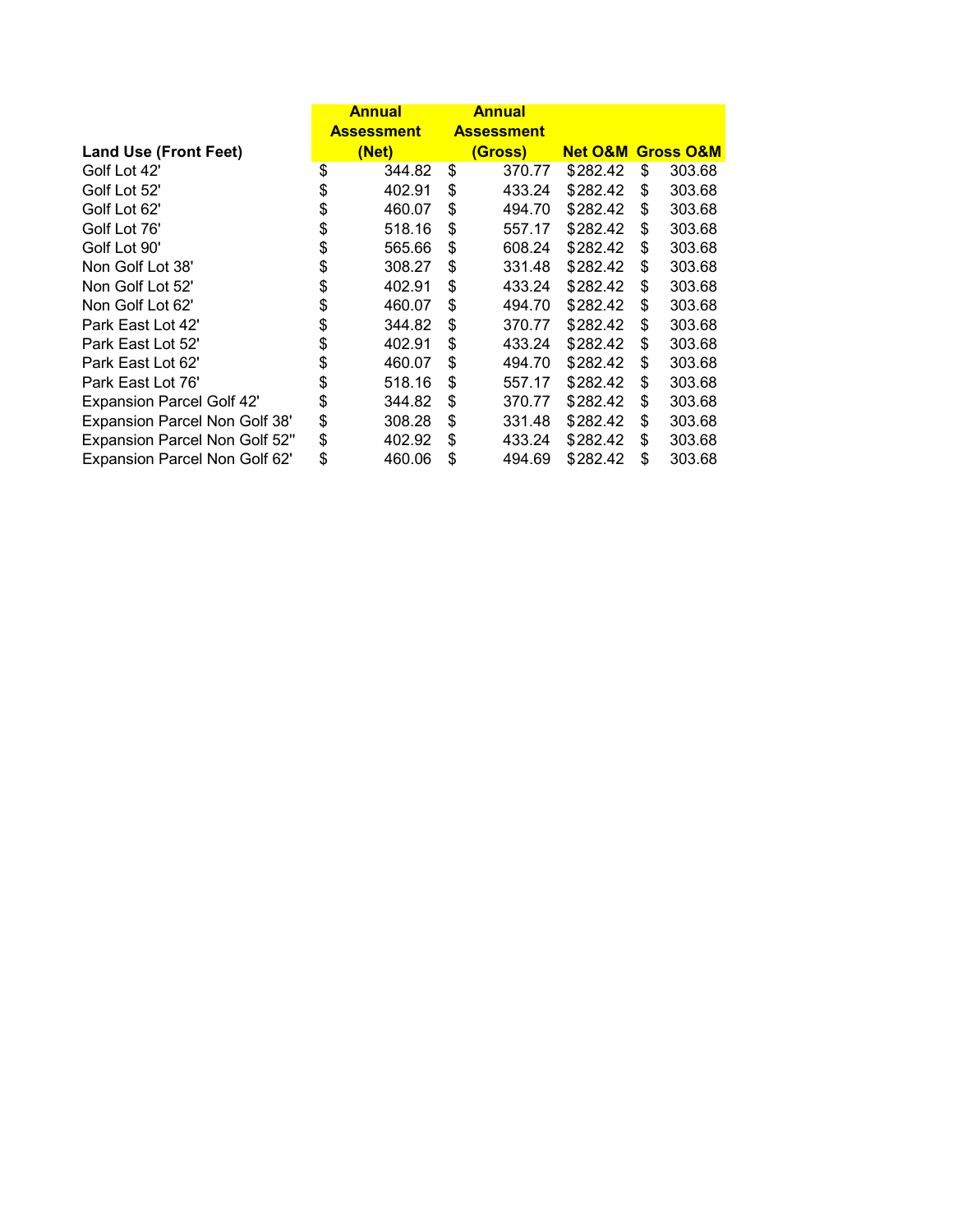|                  | Total        |
|------------------|--------------|
| <u>Total Net</u> | Gross        |
| \$<br>627.24     | \$<br>674.45 |
| \$<br>685.33     | \$<br>736.92 |
| \$<br>742.49     | \$<br>798.38 |
| \$<br>800.58     | \$<br>860.84 |
| \$<br>848.08     | \$<br>911.92 |
| \$<br>590.69     | \$<br>635.16 |
| \$<br>685.33     | \$<br>736.92 |
| \$<br>742.49     | \$<br>798.38 |
| \$<br>627.24     | \$<br>674.45 |
| \$<br>685.33     | \$<br>736.92 |
| \$<br>742.49     | \$<br>798.38 |
| \$<br>800.58     | \$<br>860.84 |
| \$<br>627.24     | \$<br>674.45 |
| \$<br>590.70     | \$<br>635.16 |
| \$<br>685.34     | \$<br>736.92 |
| \$<br>742.48     | \$<br>798.37 |